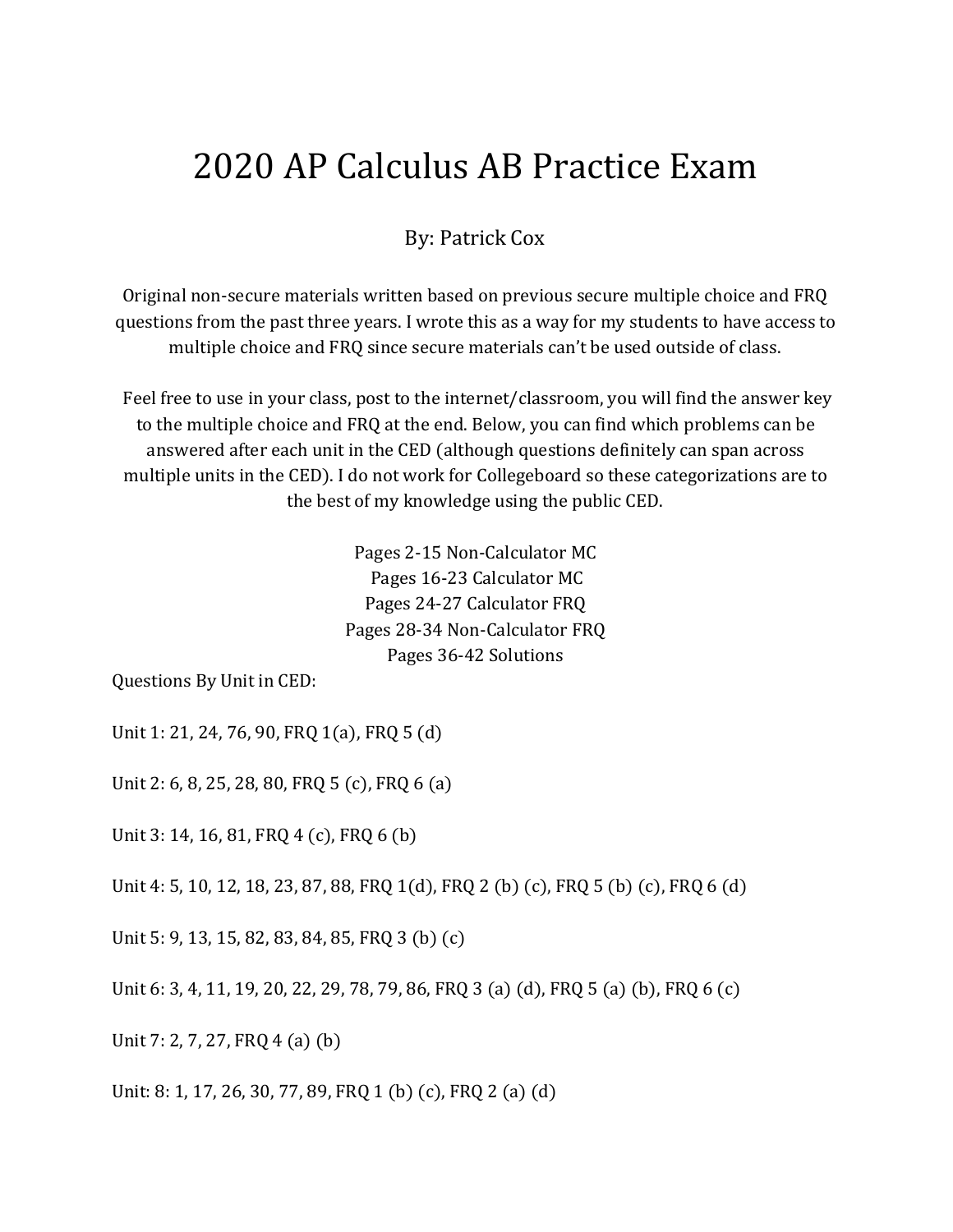1) A particle moves along a straight line so that at time  $t \ge 0$  its acceleration is given by the function  $a(t) = 4t$ . At time  $t = 0$ , the velocity of the particle is 4 and the position of the particle is 1. Which of the following is an expression for the position of the particle at time  $t \geq 0$ ?

(a) 
$$
\frac{2}{3}t^3 + 4t + 1
$$
  
\n(b)  $2t^3 + 4t + 1$   
\n(c)  $\frac{1}{3}t^3 + 4t + 1$   
\n(d)  $\frac{2}{3}t^3 + 4$   
\n2)

Shown above is a slope field for which of the following differential equations?

(a) 
$$
\frac{dy}{dx} = \frac{x}{y}
$$
 (b)  $\frac{dy}{dx} = xy$  (c)  $\frac{dy}{dx} = x + y$  (d)  $\frac{dy}{dx} = x - y$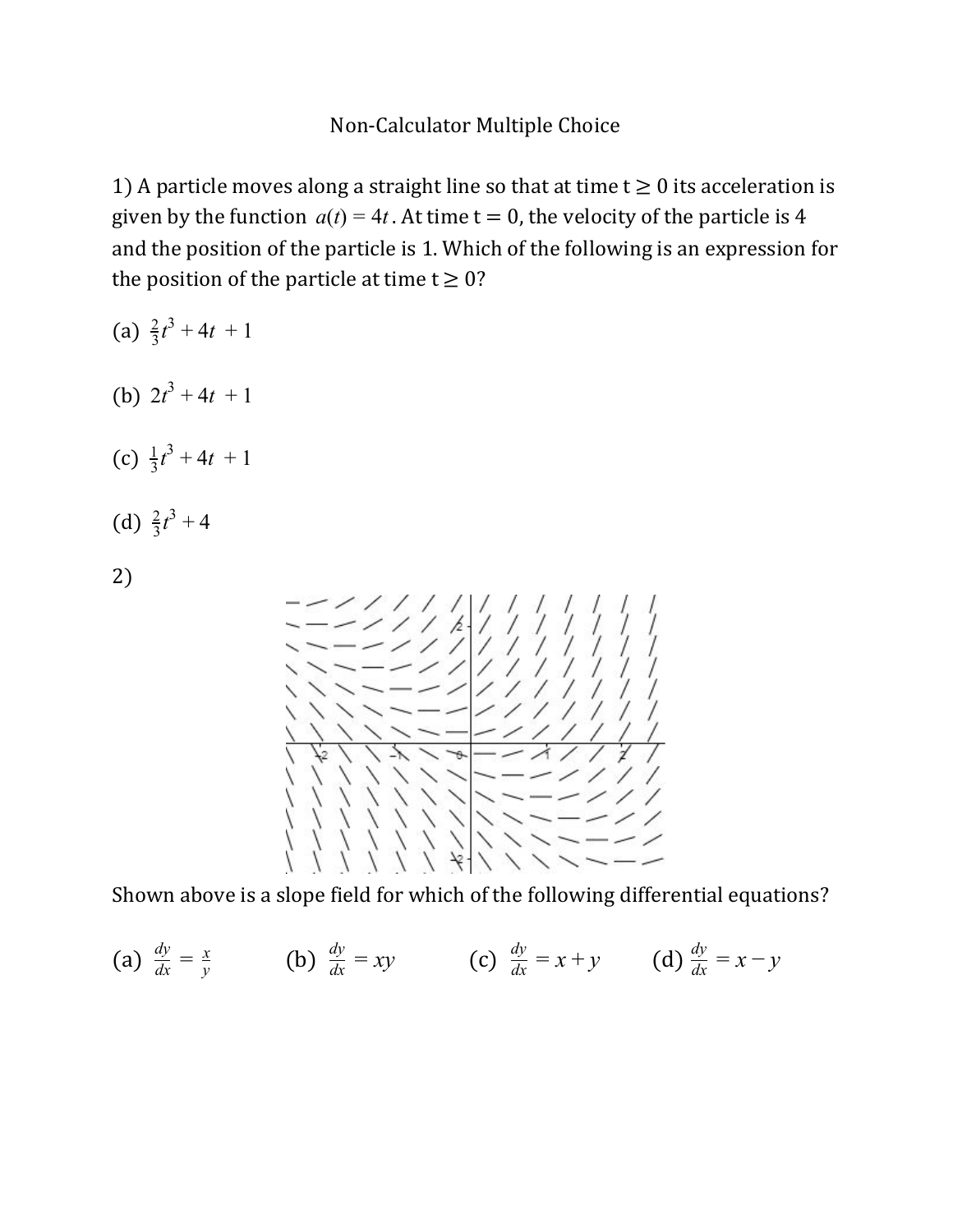

The graph of a piecewise linear function  $f(x)$  is above. Evaluate  $\int_3^8 f'(x) dx$ 

(a) 2 (b) −2 (c) 5 (d) 0

4)  

$$
\int_1^5 \frac{x-1}{x} dx
$$

(a) 5 − *ln* 5 (b) 4 − *ln* 5 (c) 2 − *ln* 5 (d) 1 − *ln* 5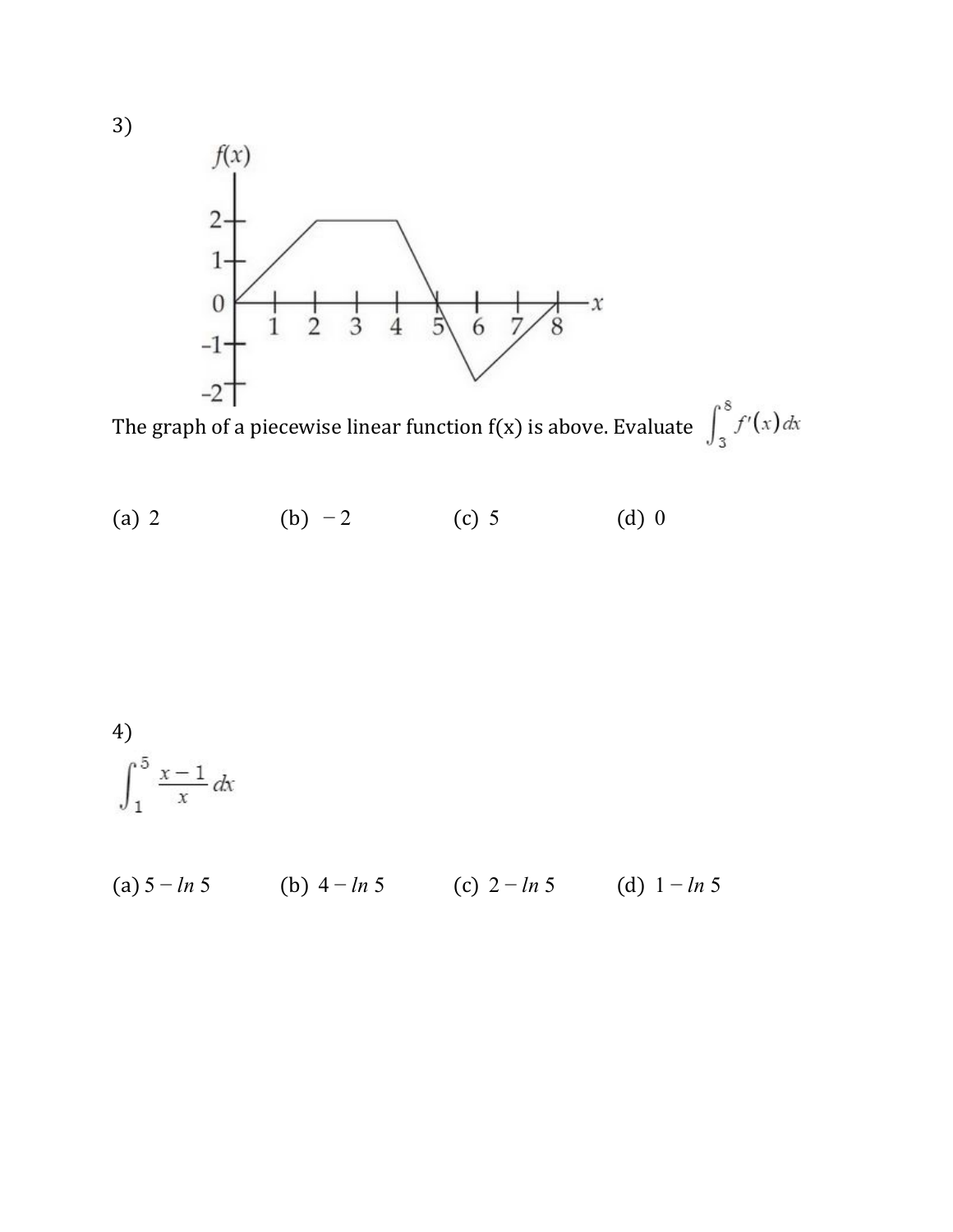5)  
\n
$$
\lim_{x \to 1} \frac{2 \cdot \ln(x)}{e^x - 1}
$$
 is  
\n(a)  $\frac{2}{e}$  (b) 1 (c) 0 (d) *nonexistent*

$$
f(x) = \begin{cases} x+5 & x < -2 \\ x^2 + 2x + 3 & x \ge -2 \end{cases}
$$

6) Let f be the function defined above. Which of the following statements about f is true?

(a) f is continuous and differentiable at  $x = -2$ .

(b) f is continuous but not differentiable at  $x = -2$ .

(c) f is differentiable but not continuous at  $x = -2$ .

(d) f is defined but is neither continuous nor differentiable at  $x = -2$ .

7) The equation  $y = e^{2x}$  is a particular solution to which of the following differential equations?

(a) 
$$
\frac{dy}{dx} = 1
$$
 (b)  $\frac{dy}{dx} = y$  (c)  $\frac{dy}{dx} = y + 1$  (d)  $\frac{dy}{dx} = y - 1$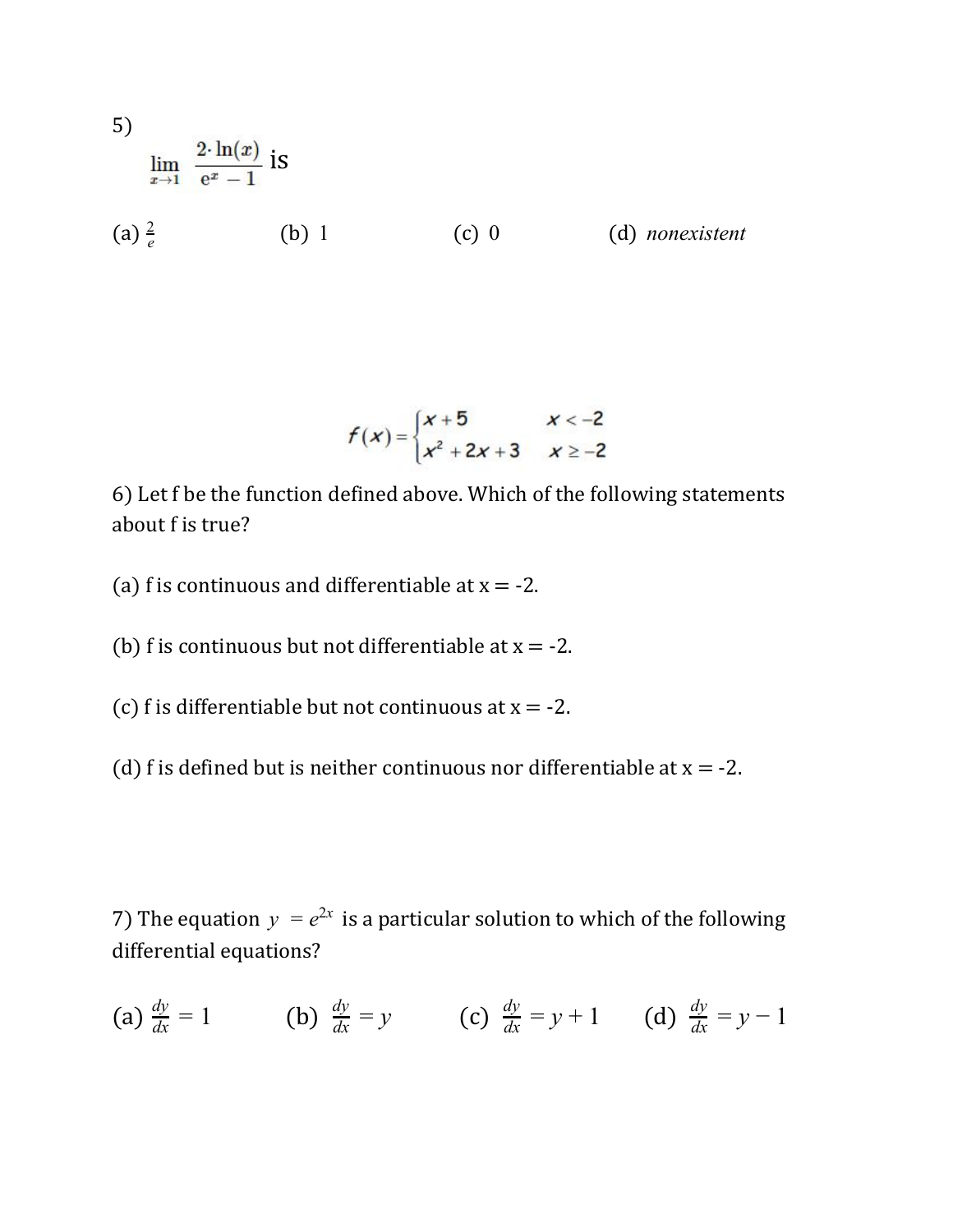8) For any real number x, lim  $h \rightarrow 0$   $h$  $cos((x+h)^2) - cos(x^2)$ =

(a) 
$$
cos(x^2)
$$
 (b)  $2xcos(x^2)$  (c)  $-sin(x^2)$  (d)  $-2xsin(x^2)$ 

9) What is the value of x at which the maximum value of  $y = \frac{4}{3}x^3 - 8x^2 + 15x$ occurs on the closed interval [0, 4]?

 $(a)$  0 (b)  $\frac{3}{2}$  $\frac{3}{2}$  (c)  $\frac{5}{2}$  $(d)$  4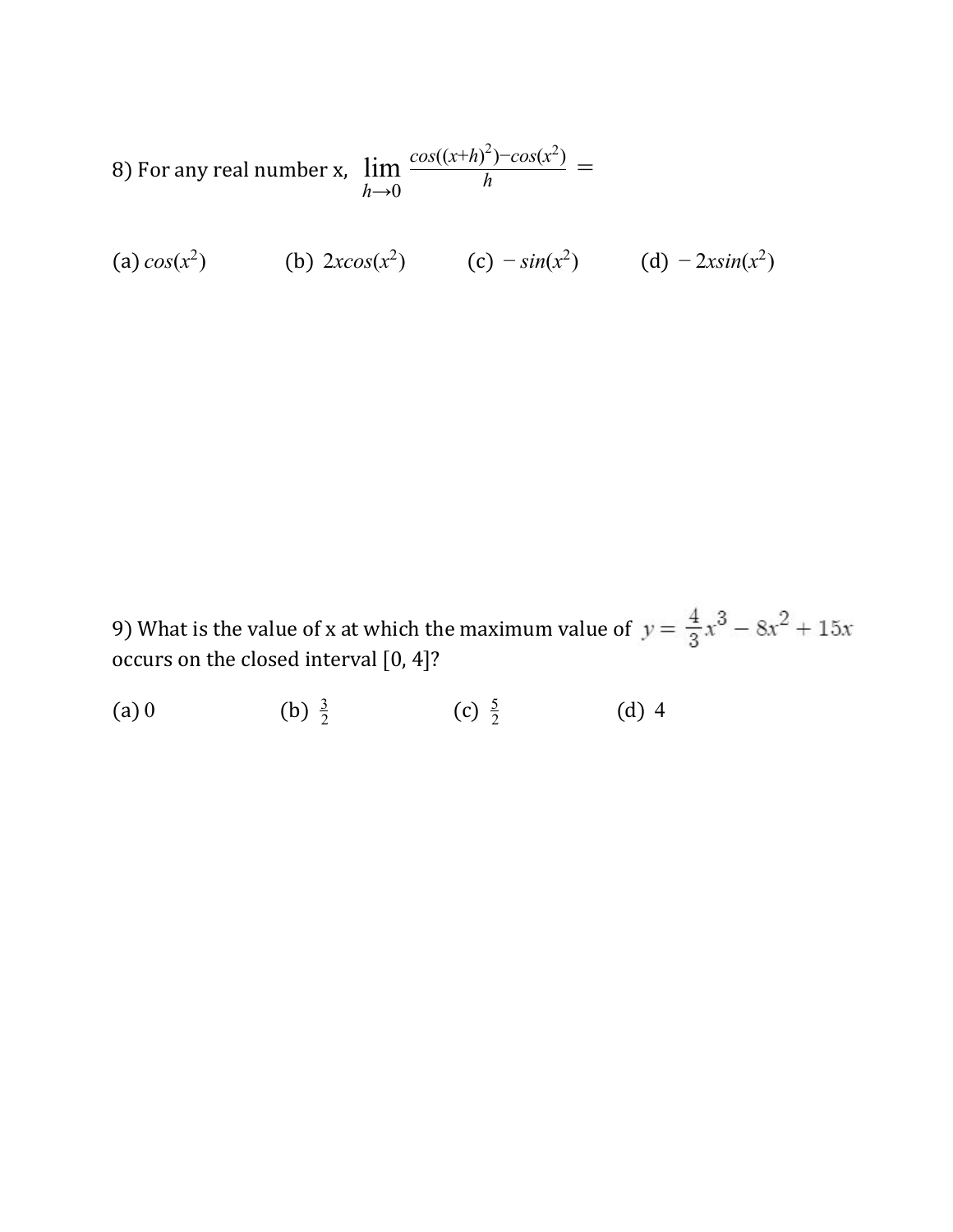10) At time  $t = 0$ , a reservoir begins filling with water. For  $t > 0$  hours, the depth of the water in the reservoir is increasing at a rate of R(t) inches per hour. Which of the following is the best interpretation of  $R'(2) = 4$ ?

(a) The depth of the water is 4 inches, at  $t = 2$  hours.

(b) The depth of the water is increasing at a rate of 4 inches per hour, at  $t = 2$ hours.

(c) The rate of change of the depth of the water is increasing at a rate of 4 inches per hour per hour at  $t = 2$  hours

(d) The depth of the water increased by 4 inches from  $t = 0$  to  $t = 2$  hours.

11) If 
$$
f'(x) = 3x^2
$$
 and  $f(2) = 3$ , then  $f(1) =$ 

(a)  $-7$  (b)  $-4$  (c) 7 (d) 10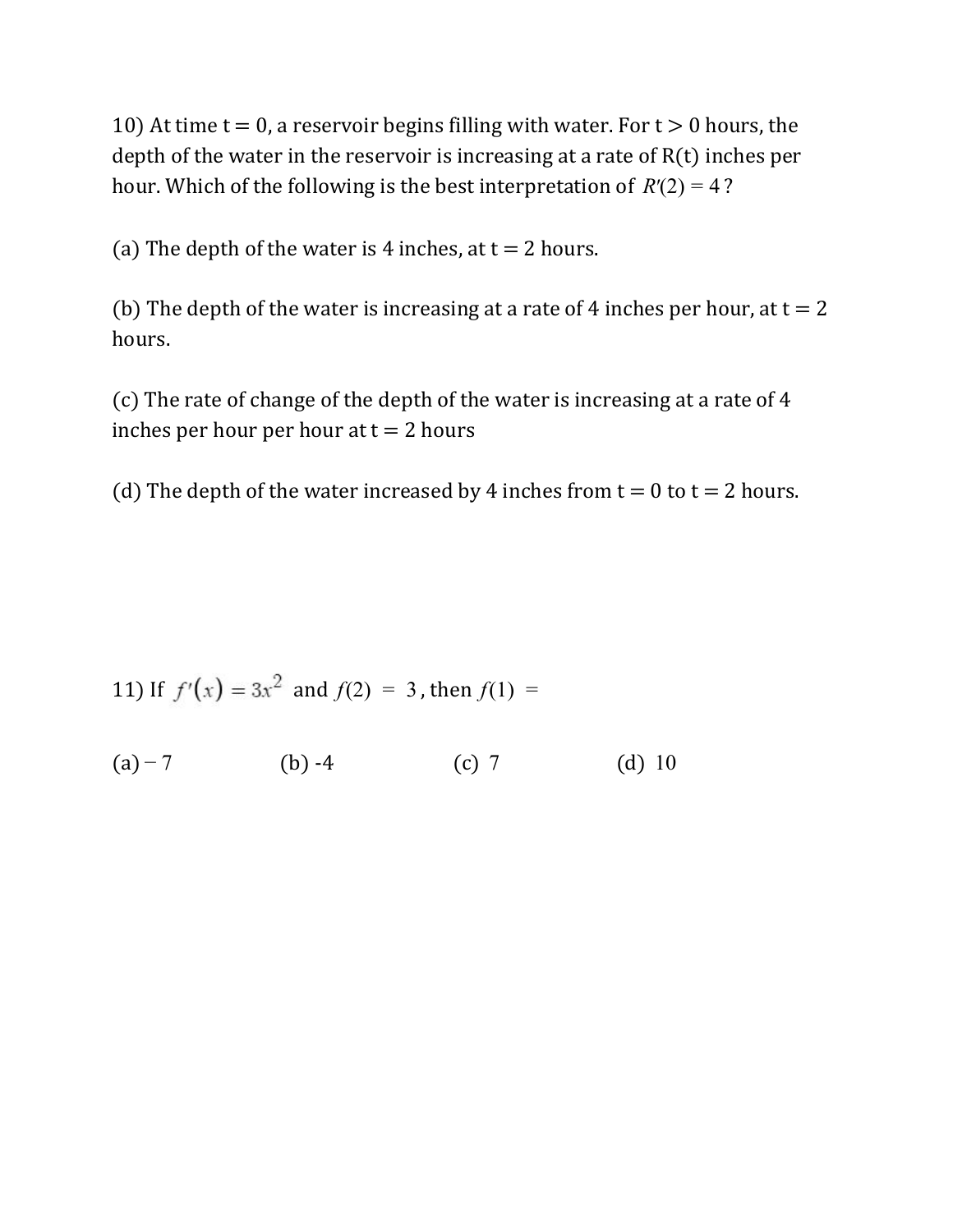12) A particle moves along the x-axis so that at time  $t \ge 0$  its velocity is given by  $v(t) = e^{t-1} - 3\sin(t-1)$ . Which of the following statements describes the motion of the particle at time  $t = 1$ ?

(a) The particle is speeding up at  $t = 1$ .

- (b) The particle is slowing down at  $t = 1$ .
- (c) The particle is neither speeding up nor slowing down at  $t = 1$ .

(d) The particle is at rest at  $t = 1$ .

#### 13)

| $\mathbf{A}$<br>∼                              |  |                                                 |                      |
|------------------------------------------------|--|-------------------------------------------------|----------------------|
| $\sim$<br>$\mathbf{v}$<br>, $\mathcal{U}$<br>୰ |  | $\overline{\phantom{a}}$<br>- 7<br>$\mathbf{r}$ | $\ddot{\phantom{a}}$ |

The table above gives selected values for the twice-differentiable function f. In which of the following intervals must there be a number c such that

 $f'(c) = -2.$ 

(a)  $(0, 2)$  (b)  $(2, 4)$  (c)  $(4, 6)$  (d)  $(6, 8)$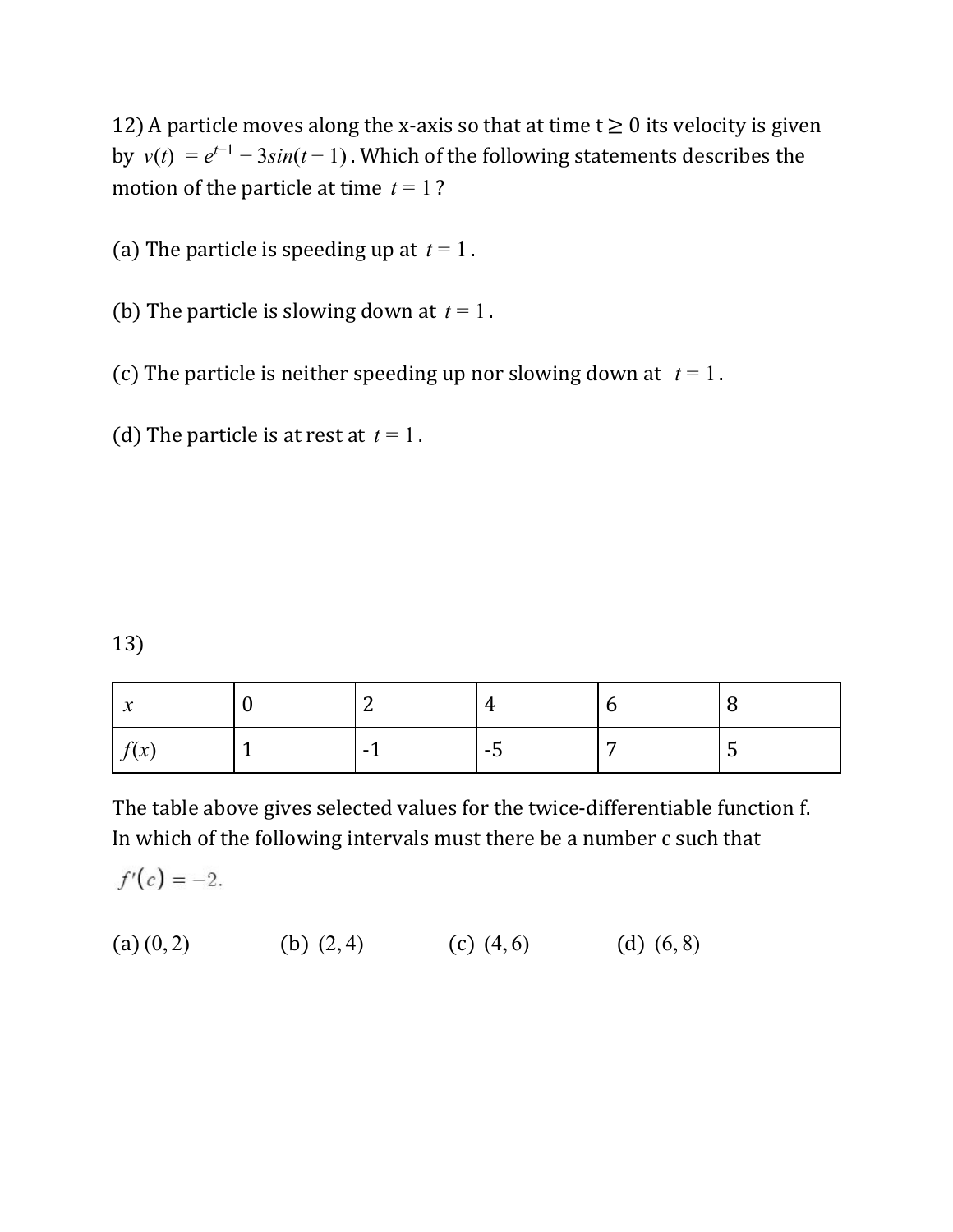(14) 
$$
\frac{d}{dx}(\tan(\ln(x))) =
$$
  
\n(a)  $\frac{\tan(\ln(x))}{x}$  (b)  $\sec^2(\ln(x))$  (c)  $\frac{\sec^2(\ln(x))}{x}$  (d)  $\tan(\frac{1}{x})$ 

15) The function f is given by  $f(x) = x^3 - 2x^2$ . On what interval(s) is  $f(x)$ concave down?

(a) 
$$
(0, \frac{4}{3})
$$
 (b)  $(-\infty, 0)$  and  $(\frac{4}{3}, \infty)$  (c)  $(-\infty, \frac{2}{3})$  (d)  $(\frac{2}{3}, \infty)$ 

16) If 
$$
\sqrt{x} + y^2 = xy + 2
$$
, what is  $\frac{dy}{dx}$  at the point (4,0)?  
\n(a)  $-\frac{1}{16}$  (b)  $\frac{1}{16}$  (c)  $-\frac{1}{4}$  (d)  $\frac{1}{4}$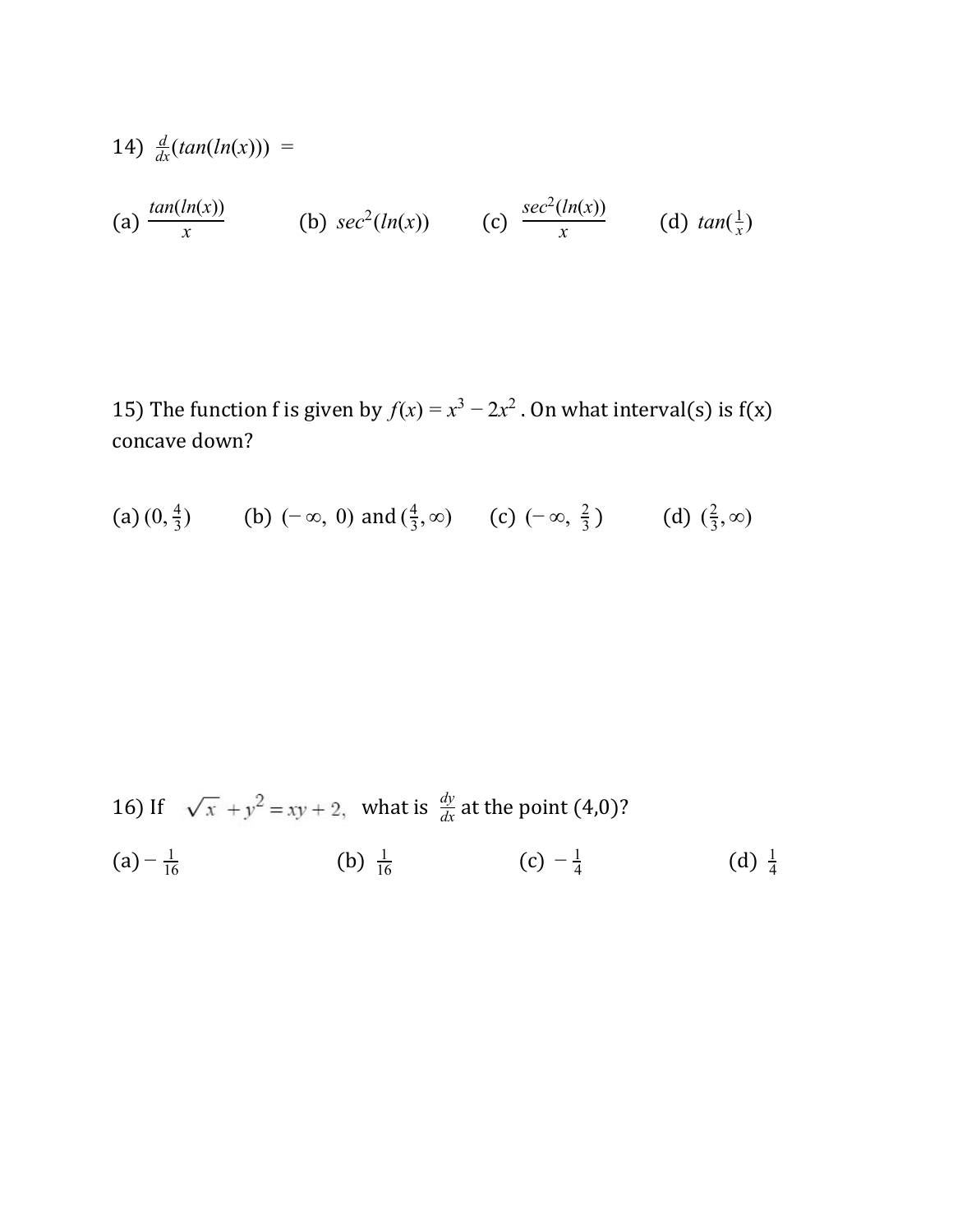17) Let R be the region bounded by the graphs of  $y = 2x$  and  $y = x^2$ . What is the area of R?

(a) 0 (b) 4 (c)  $\frac{2}{3}$  $\frac{2}{3}$  (d)  $\frac{4}{3}$ 4

18) A block of ice in the shape of a cube melts uniformly maintaining its shape. The volume of a cube given a side length is given by the formula  $|V| = S^3$  . At the moment  $S = 2$  inches, the volume of the cube is decreasing at a rate of 5 cubic inches per minute. What is the rate of change of the side length of the cube with respect to time, in inches per minute, at the moment when  $S = 2$ inches?

 $(a) - \frac{5}{12}$  $\frac{5}{12}$  (b)  $\frac{5}{12}$  (c)  $-\frac{12}{5}$  (d)  $\frac{12}{5}$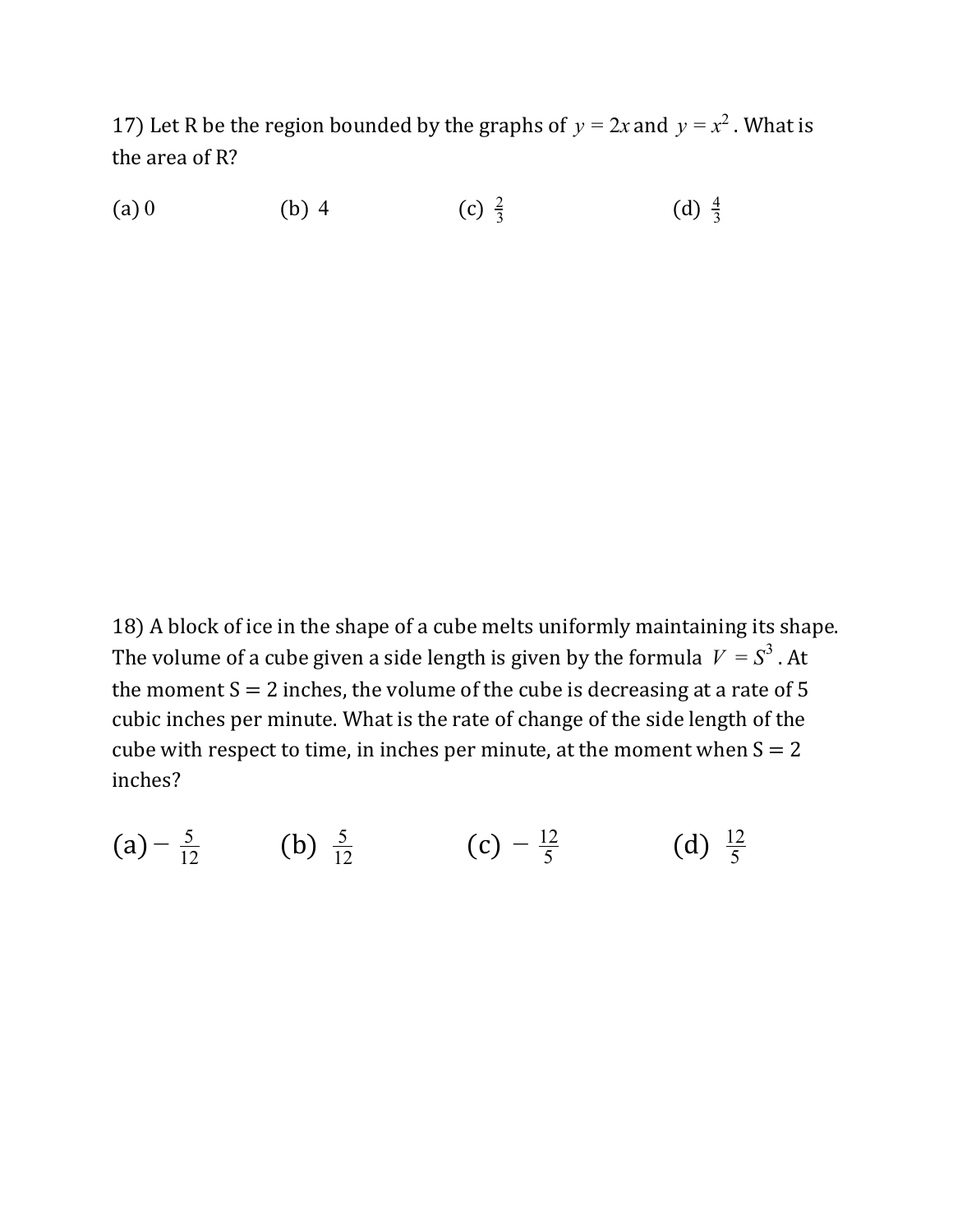19) Let g be the function given by  $f(x) = \int (3t - 6t^2) dt$  .What is the x-coordinate *x* 1  $-6t^2$ of the point of inflection of the graph of f?

 $(a) - \frac{1}{4}$  $\frac{1}{4}$  (b)  $\frac{1}{4}$  (c) 0 (d) 2 1

- 20)  $\int$ *sin*(3*x*)*dx* =
- (a)  $3cos(3x) + C$
- (b)  $\frac{1}{3}cos(3x) + C$
- (c) − 3*cos*(3*x*) + *C*
- (d)  $-\frac{1}{3}cos(3x) + C$

21) How many removable discontinuities does the graph of  $y = \frac{x+2}{x^4+16}$  have?

| $(a)$ one | $(b)$ two | (c) three | $(d)$ four |
|-----------|-----------|-----------|------------|
|           |           |           |            |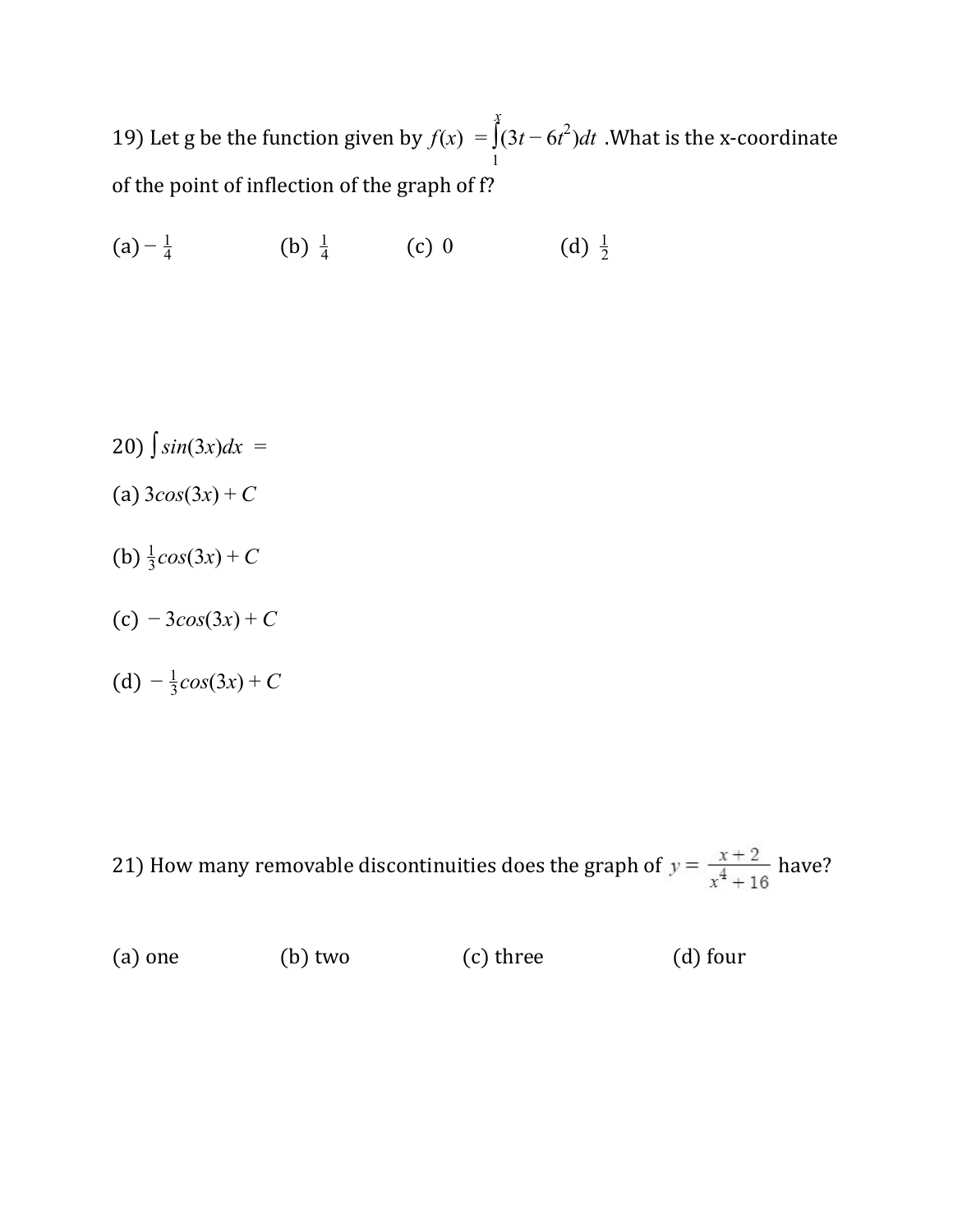22) If 
$$
\int_{4}^{6} f(x)dx = 5
$$
 and  $\int_{10}^{4} f(x)dx = 8$  then what is the value of  $\int_{6}^{10} (4f(x) + 10)dx$   
(a) -12 (b) 12 (c) 52 (d) 62

23) What is the equation of the line tangent to the graph  $y = e^{2x}$  at  $x = 1$ ?

 $(a) y + 2e^2 = e^2(x-1)$ (b)  $y + e^2 = 2e^2(x-1)$ (c)  $y - 2e^2 = e^2(x - 1)$ (d)  $y - e^2 = 2e^2(x - 1)$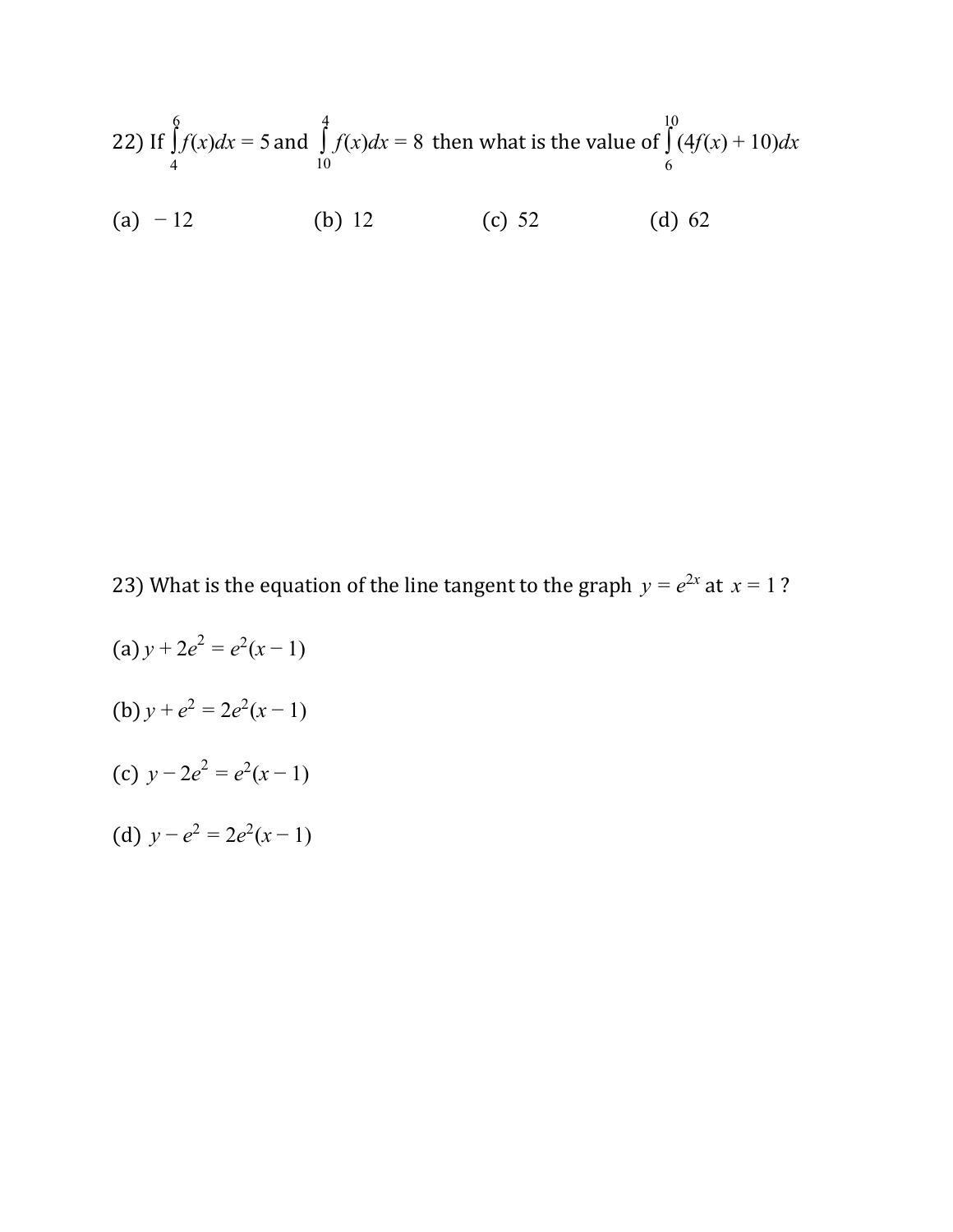



25) The graph of a function, f is shown above. Let  $h(x)$  be defined as  $h(x) = (x + 1) \cdot f(x)$ . Find  $h'(4)$ .

(a)  $-6$  (b)  $-2$  (c) 4 (d) 14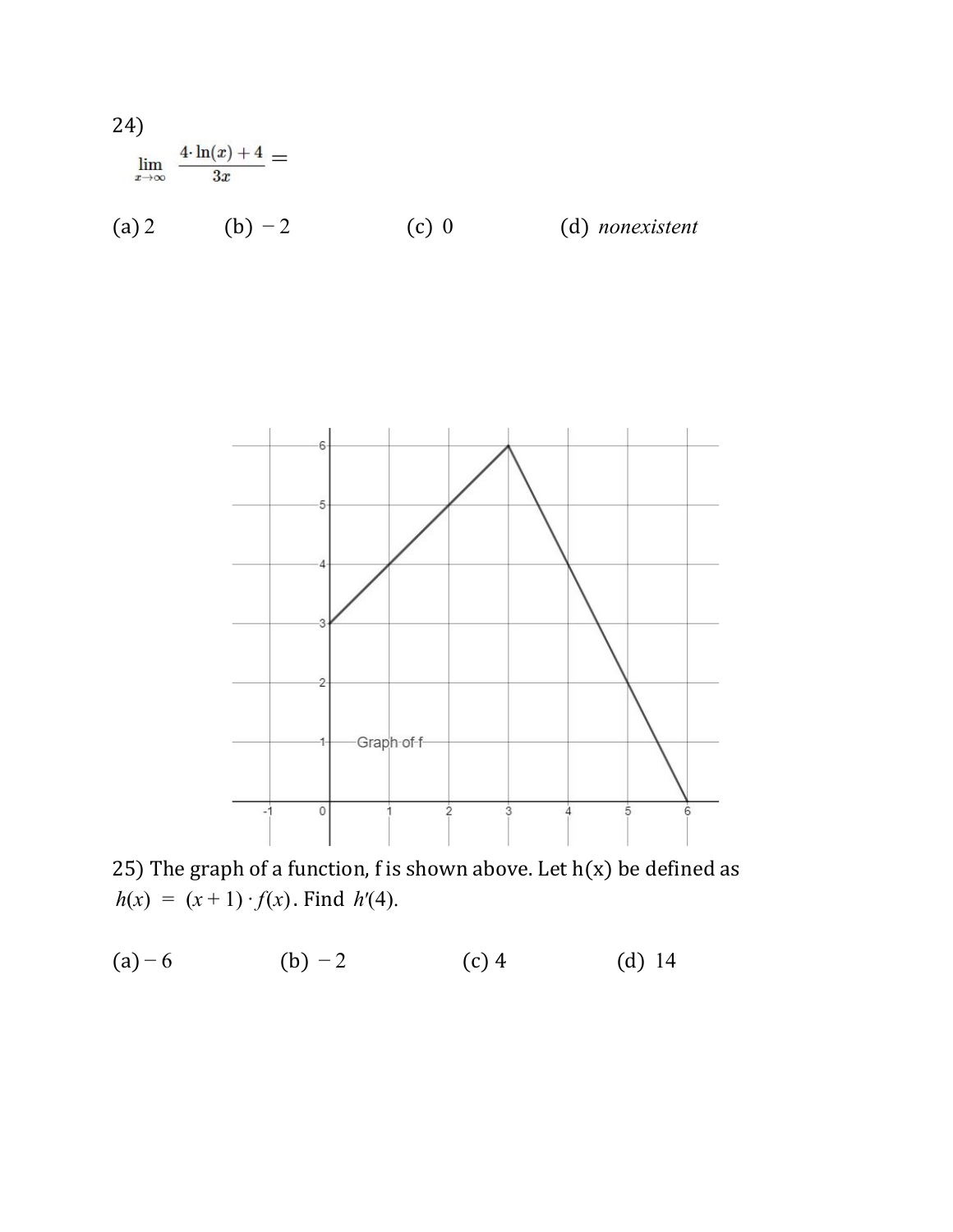26) A region R is the base of a solid where  $f(x) \ge g(x)$  for all  $x \le x \le b$ . For this solid, each cross section perpendicular to the x-axis are rectangles with height 5 times the base. Which of the following integrals gives the volume of this solid?

(a) 
$$
25 \int_{a}^{b} (g(x) - f(x))^2 dx
$$
  
\n(b)  $5 \int_{a}^{b} (g(x) - f(x)) dx$   
\n(c)  $5 \int_{a}^{b} (f(x) - g(x)) dx$   
\n(d)  $5 \int_{a}^{b} (f(x) - g(x))^2 dx$ 

27) If 
$$
\frac{dy}{dx} = \frac{x}{y}
$$
 and if  $y = 4$  when  $x = 2$ , then  $y =$   
\n(a)  $\sqrt{\frac{1}{2}x^2 + 14}$   
\n(b)  $\sqrt{2x^2 + 8}$   
\n(c)  $\sqrt{x^2 + 6}$   
\n(d)  $\sqrt{x^2 + 12}$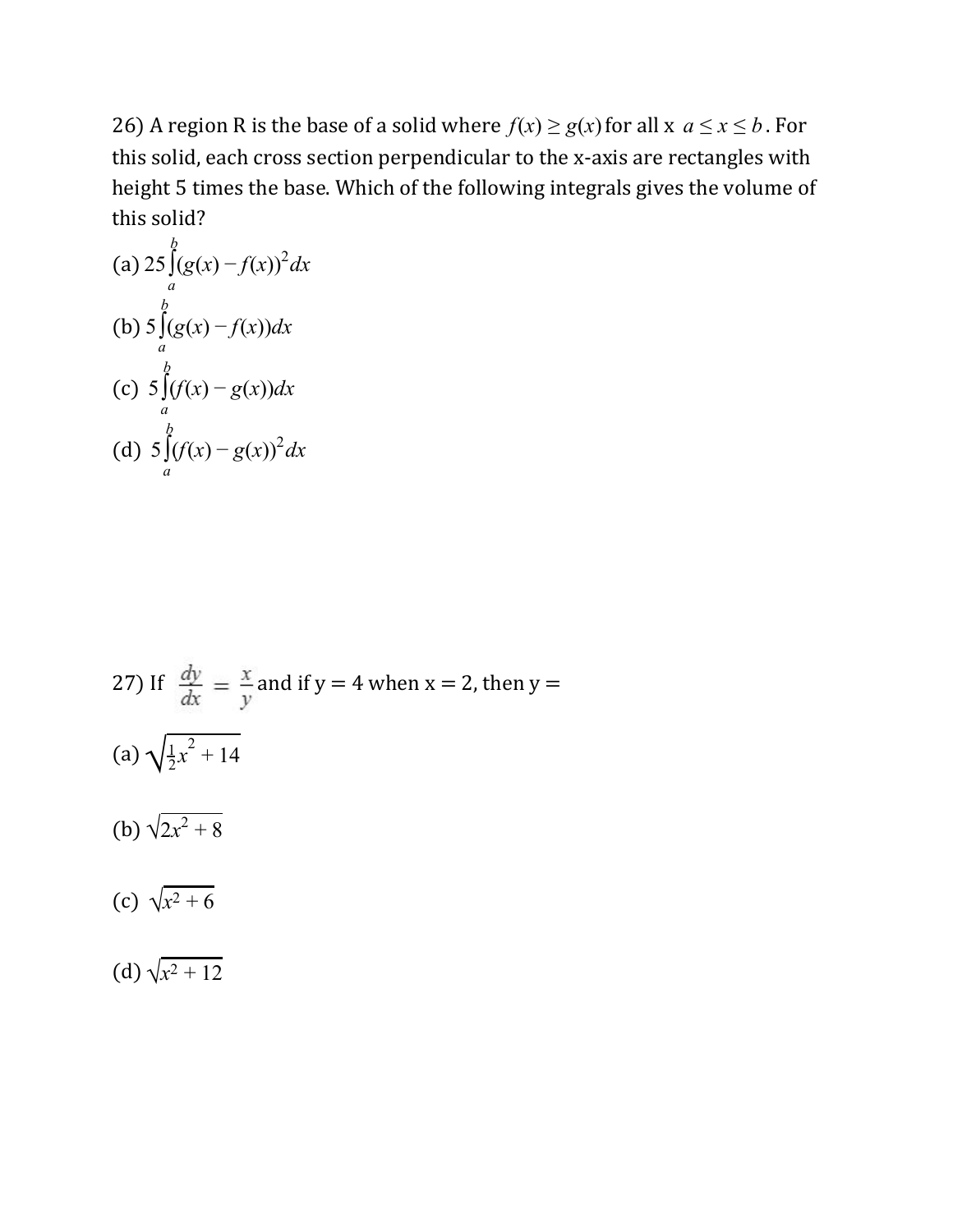28) If 
$$
f(x) = \frac{x^2 + 1}{3x}
$$
 then  $f'(x) =$   
\n(a)  $\frac{3 - 3x^2}{9x^2}$   
\n(b)  $\frac{3x^2 - 3}{9x^2}$   
\n(c)  $\frac{3x^2 + 3}{9x^2}$ 

(d) 
$$
\frac{2x}{3}
$$

29) 
$$
\int (2x+3)(x^2+3x)^4 dx =
$$
  
\n(a) 
$$
\frac{1}{5}(x^2+3x)^5 + C
$$
  
\n(b) 
$$
\frac{1}{10}(x^2+3x)^5 + C
$$
  
\n(c) 
$$
(x^2+3x)^5 + C
$$
  
\n(d) 
$$
5(x^2+3x)^5 + C
$$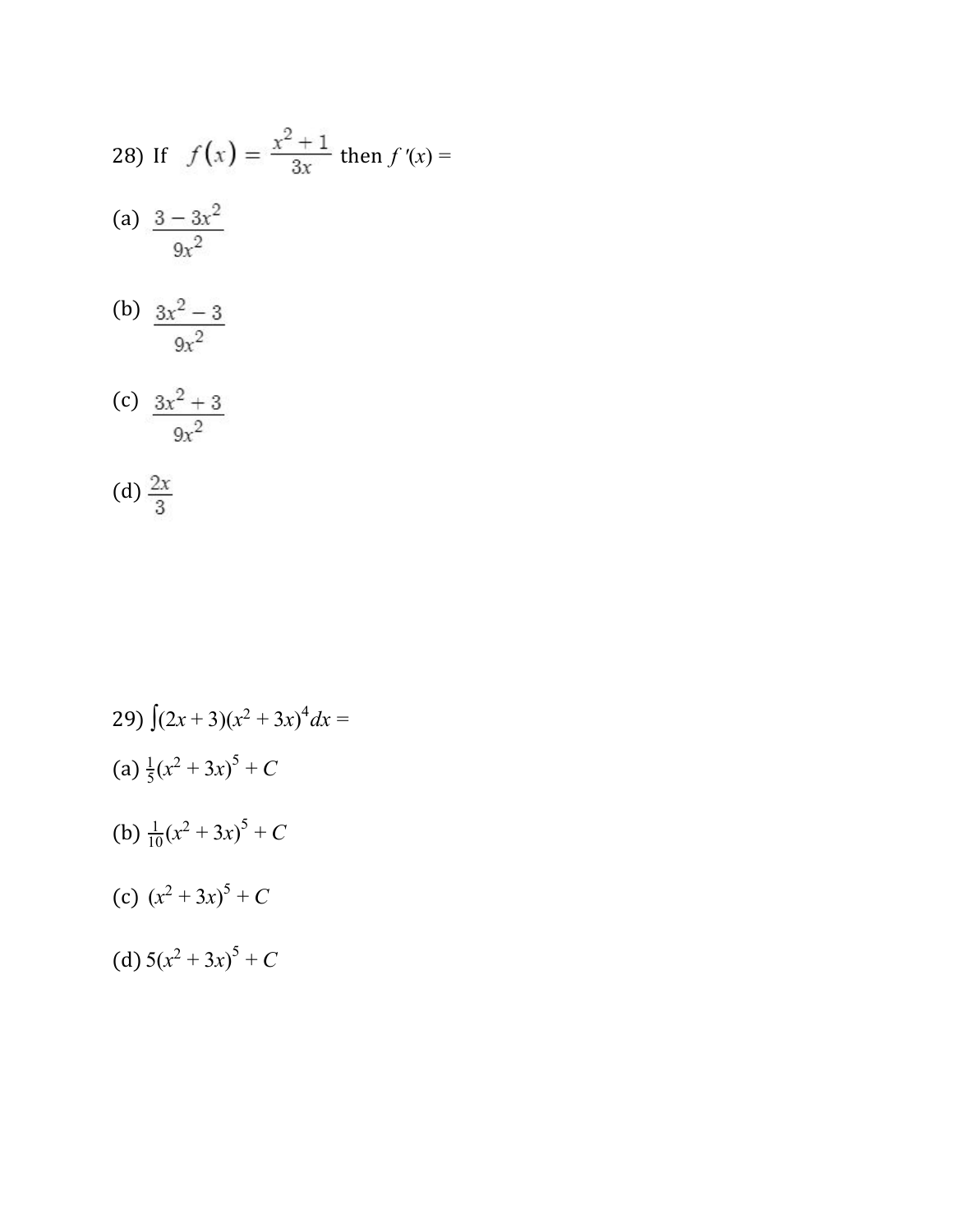| X    |        | 4   | O | −   |
|------|--------|-----|---|-----|
| f(x) | ⌒<br>ັ | . ა | ⌒ |     |
| g(x) | ⌒<br>∼ |     |   | لنه |

30) Two differentiable functions, f and g have the property that  $f(x) \ge g(x)$  for all real numbers and form a closed region R that is bounded from  $x = 1$  to  $x = 7$ . Selected values of f and g are in the table above. Estimate the area between the curves f and g between  $x = 1$  and  $x = 7$  using a Right Riemann sum with the three sub-intervals given in the table.

(a) 13 (b) 19 (c) 21 (d) 27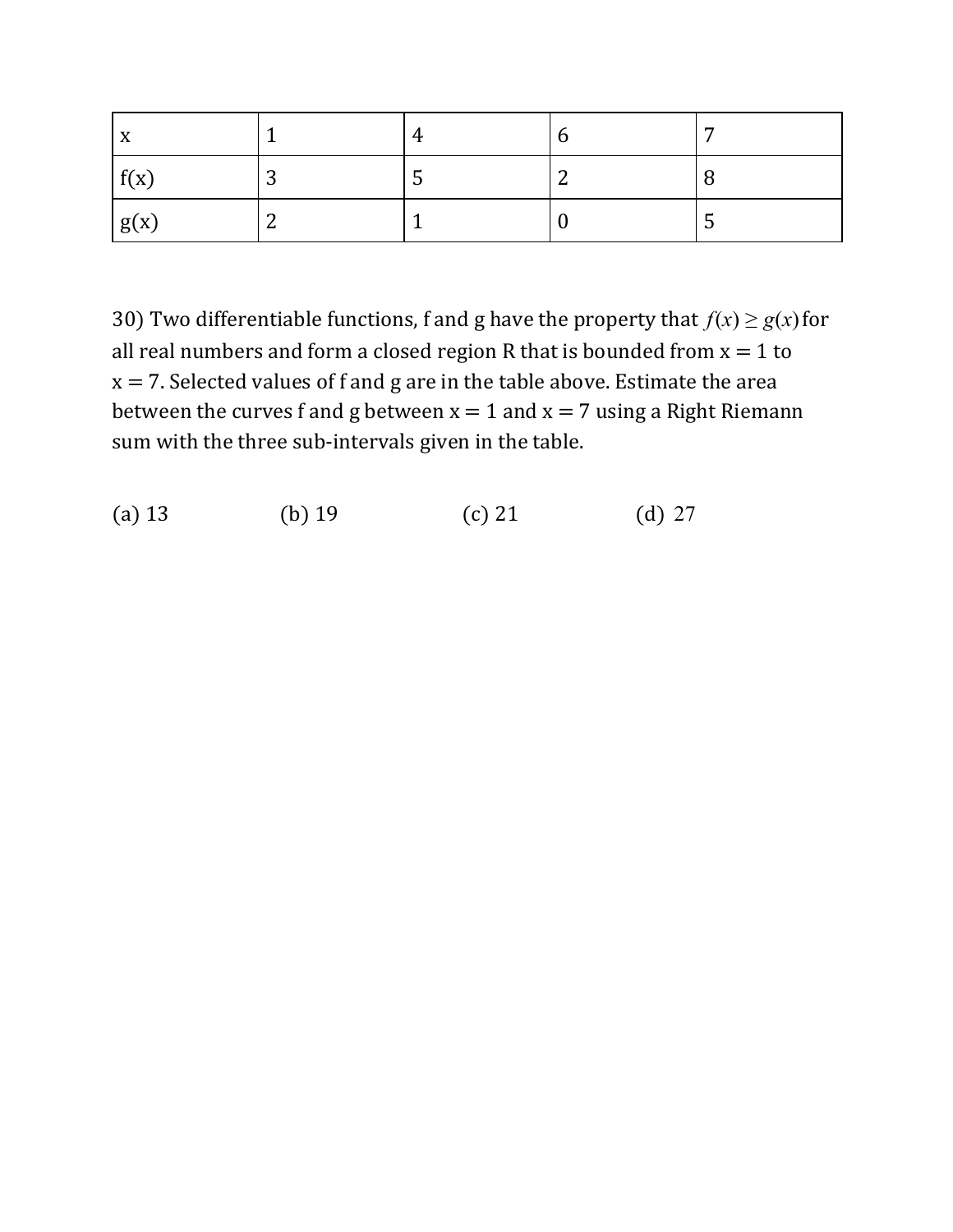Calculator Active Multiple Choice

$$
f(x) = \begin{cases} -2x^2 - 7 & \text{if } x \le 1 \\ -x^2 - 2kx & \text{if } x > 1 \end{cases}
$$

76) Let f be the function defined above, where k is a constant. For what value of k, is  $f(x)$  continuous at  $x = 1$ ?

(a)  $-\frac{9}{2}$  (b) -4 (c) 4 (d) 2 9

77) At time t,  $0 < t < 2$ , the velocity of a particle moving along the x-axis is given by  $v(t) = e^{t^2} - 2$  . What is the total distance traveled by the particle during the time interval  $0 < t < 2$ ?

a) 12.453 (b) 13.368 (c) 51.598 (d) 53.598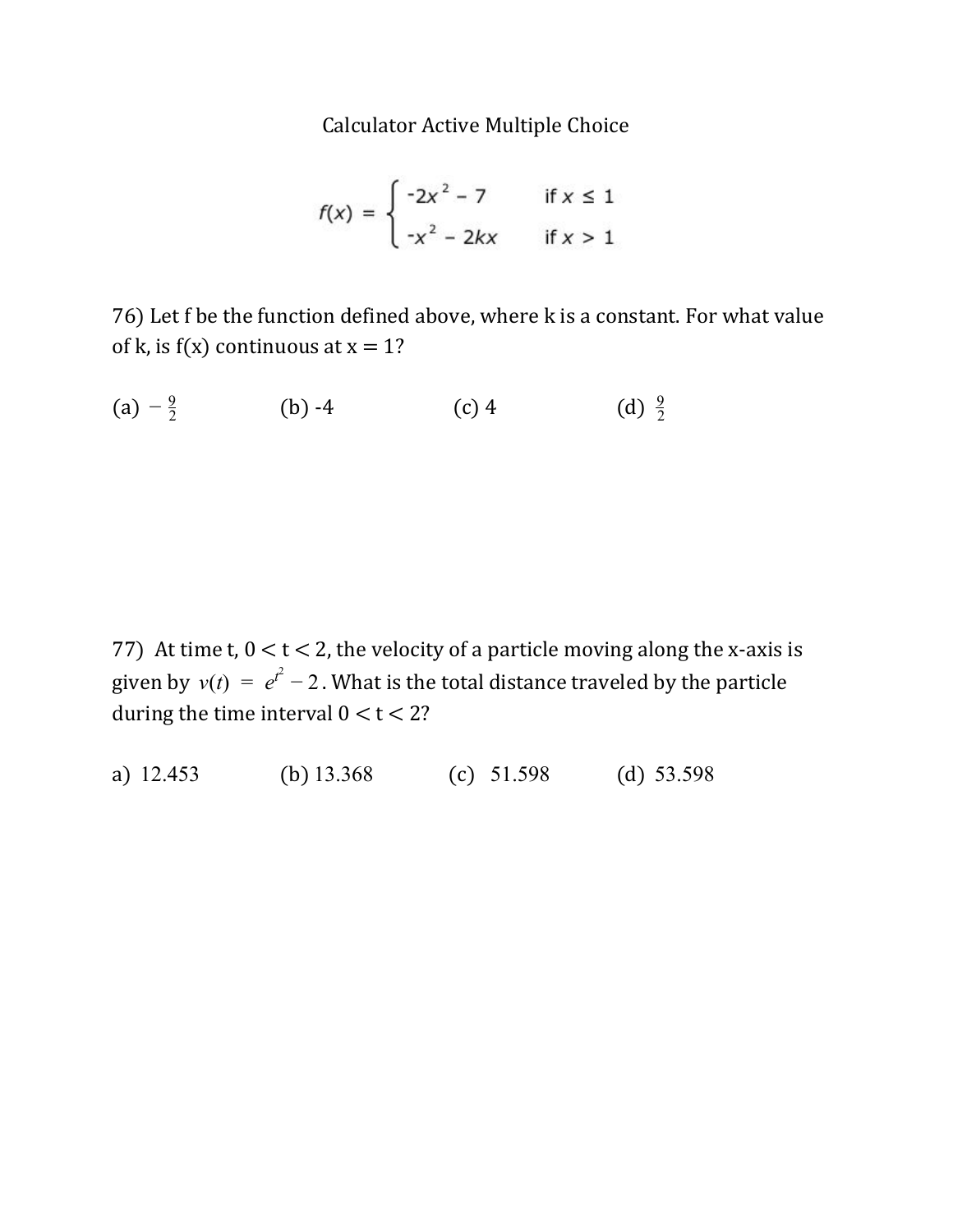78) Let f be a continuous function such that  $\int f(x) dx = -4$  and  $\frac{5}{2}$ 2  $f(x) dx = -4$  and  $\int f(x) dx = 3$  $\frac{5}{2}$ 8  $f(x) dx =$ then  $\int f(x) dx$  $\overline{2}$ 8  $f(x) dx =$ 

(a)  $-7$  (b)  $-1$  (c) 1 (d) 7

79) Let f be a twice-differentiable function defined by the differentiable function g such that  $f(x) = \int g(x) dx$ . It is also known that  $g(x)$  is always *x* −2 *g* concave up, decreasing, and positive for all real numbers. Which of the following could be false about  $f(x)$ ?

(a)  $f(x)$  is concave down for all x

- (b)  $f(x)$  is increasing for all x
- (c)  $f(x)$  is negative for all x
- (d)  $f(x) = 0$  for some x in the real numbers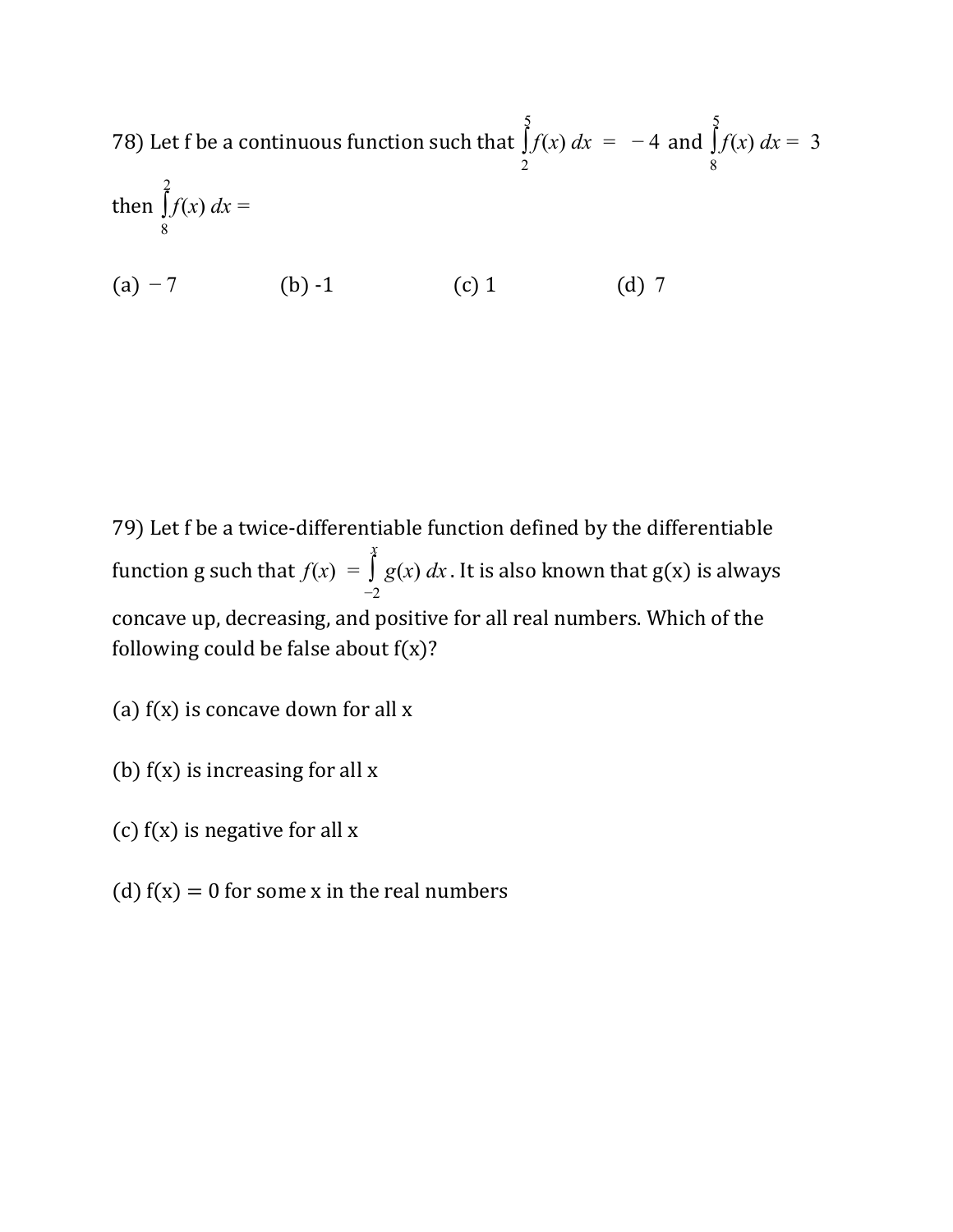80) Let f be the function defined by  $f(x) = e^{cos(x)} - sin(x)$ . For what value of x, on the interval  $(0,4)$ , is the average rate of change of  $f(x)$  equal to the instantaneous rate of change of  $f(x)$  on  $[0,4]$ ?

(a)  $0.723$  (b)  $1.901$  (c)  $1.966$  (d)  $2.110$ 

81) Let f and g be differentiable functions such that  $f(g(x)) = x$  for all x. If  $f(1) = 3$  and  $f'(1) = -4$ , what is the value of  $g'(3)$ ?

(a)  $\frac{1}{3}$  (b)  $-\frac{1}{3}$  (c)  $\frac{1}{4}$  (d)  $-\frac{1}{4}$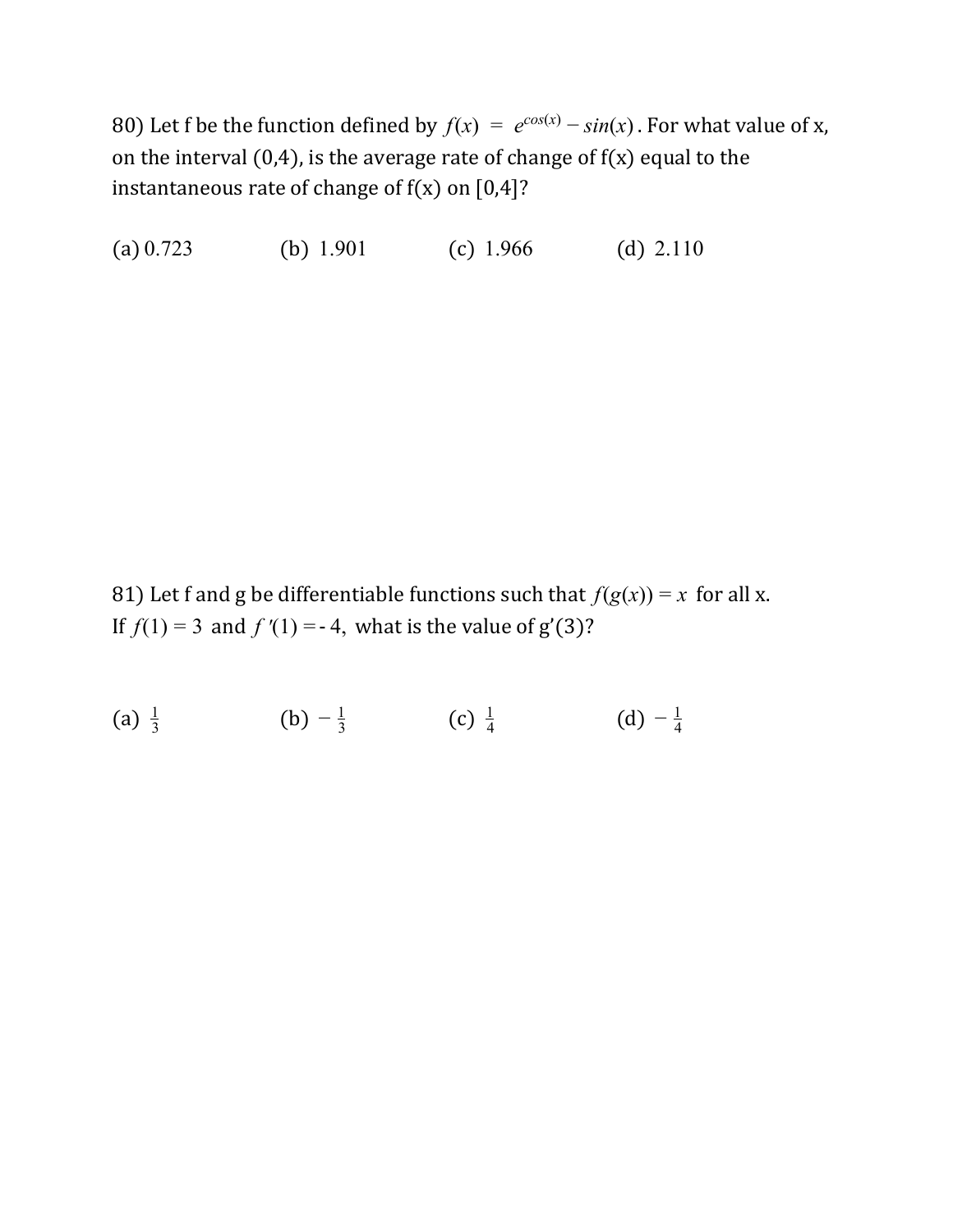

82) The graph of  $y = f(x)$  is shown above. Which of the following could be the graph of  $y = f'(x)$ ?



 $\frac{1}{2}$ 

 $\frac{1}{2}$ 

 $\overline{0}$ 

i

 $-1$ 

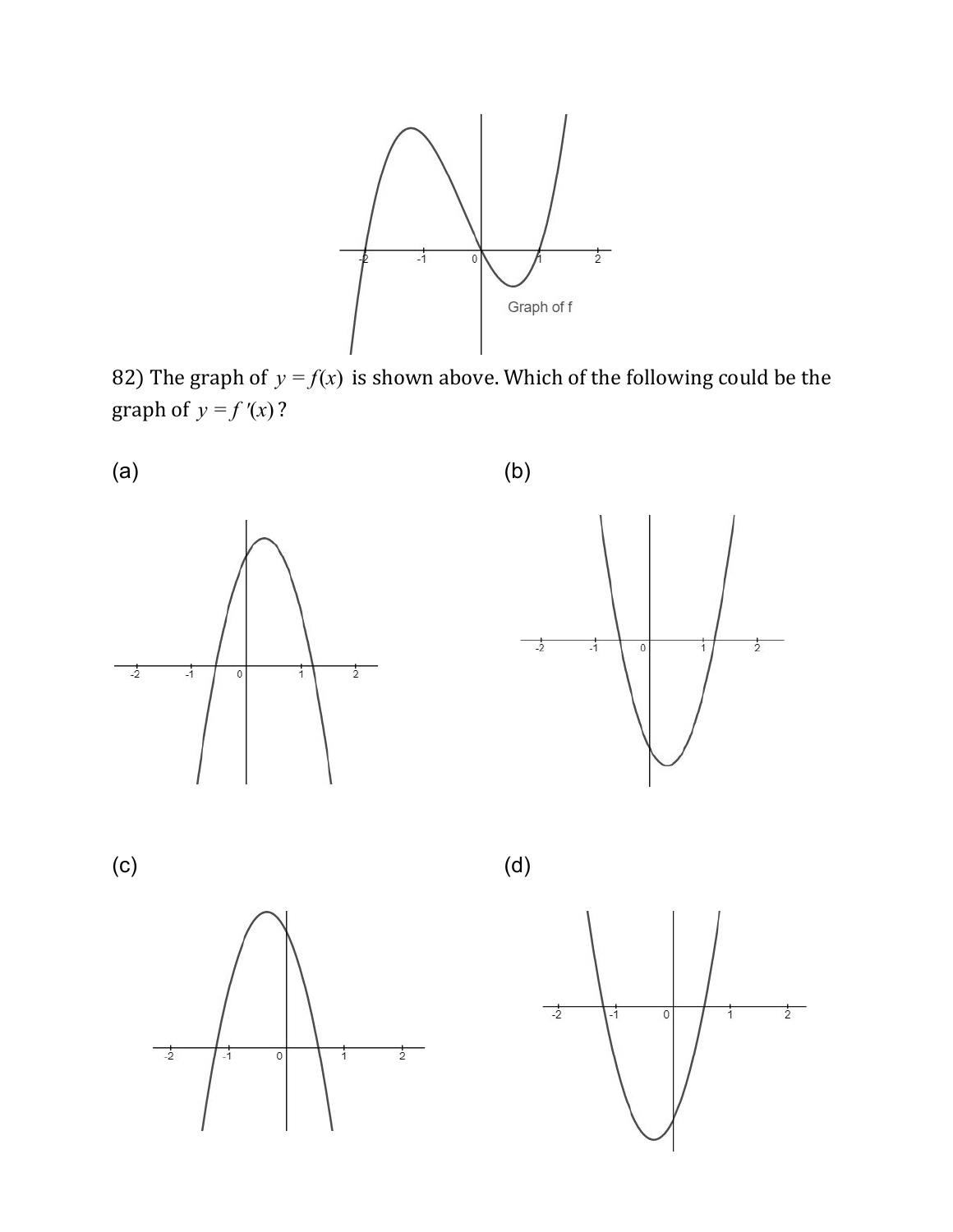| $\overline{\mathbf{v}}$<br>$\mathbf{v}$ | ு |   | ∼              |
|-----------------------------------------|---|---|----------------|
| f(x)                                    |   | 4 | $\blacksquare$ |

83) The table above gives values of a differentiable function  $f(x)$  at selected x values. Based on the table, which of the following statements about f(x) could be false?

- (A) There exists a value c, where  $-5 < c < 3$  such that  $f(c) = 1$
- (B) There exists a value c, where  $-5 < c < 3$  such that  $f'(c) = 1$
- (C) There exists a value c, where  $-5 < c < 3$  such that  $f(c) = -1$
- (D) There exists a value c, where  $-5 < c < 3$  such that  $f'(c) = -1$

84) The function f is the antiderivative of the function g defined by  $g(x) = e^x - ln(x) - 2x^2$ . Which of the following is the x-coordinate of location of a relative maximum for the graph of  $y = f(x)$ .

(a) 1.312 (b) 2.242 (c) 2.851 (d) 2.970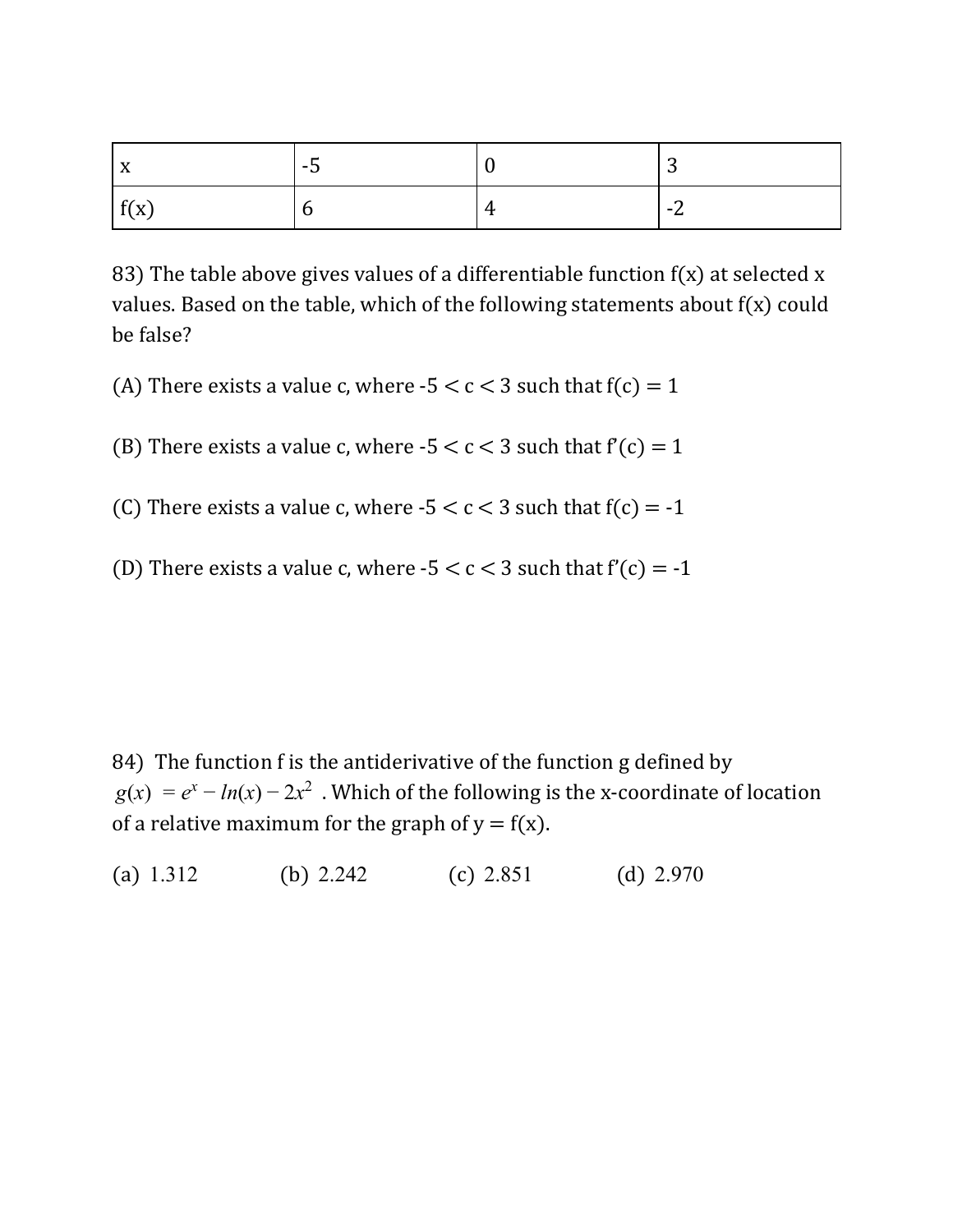

85) The function f is continuous on the closed interval [-2,2]. The graph of f', the derivative of f, is shown above. On which interval(s) is  $f(x)$  increasing?

- $(a)$  [-1,1]
- (b) [-2, -1] and [1, 2]
- (c) [0, 2]
- (d) [-2, 0]

86) Let f be the function with the first derivative  $f'(x) = \sqrt{\sin(x) + \cos(x) + 2}$ . If  $g(3) = 4$ , what is the value of  $g(6)$ ?

(a) 2.328 (b) 3.918 (c) 6.328 (d) 7.918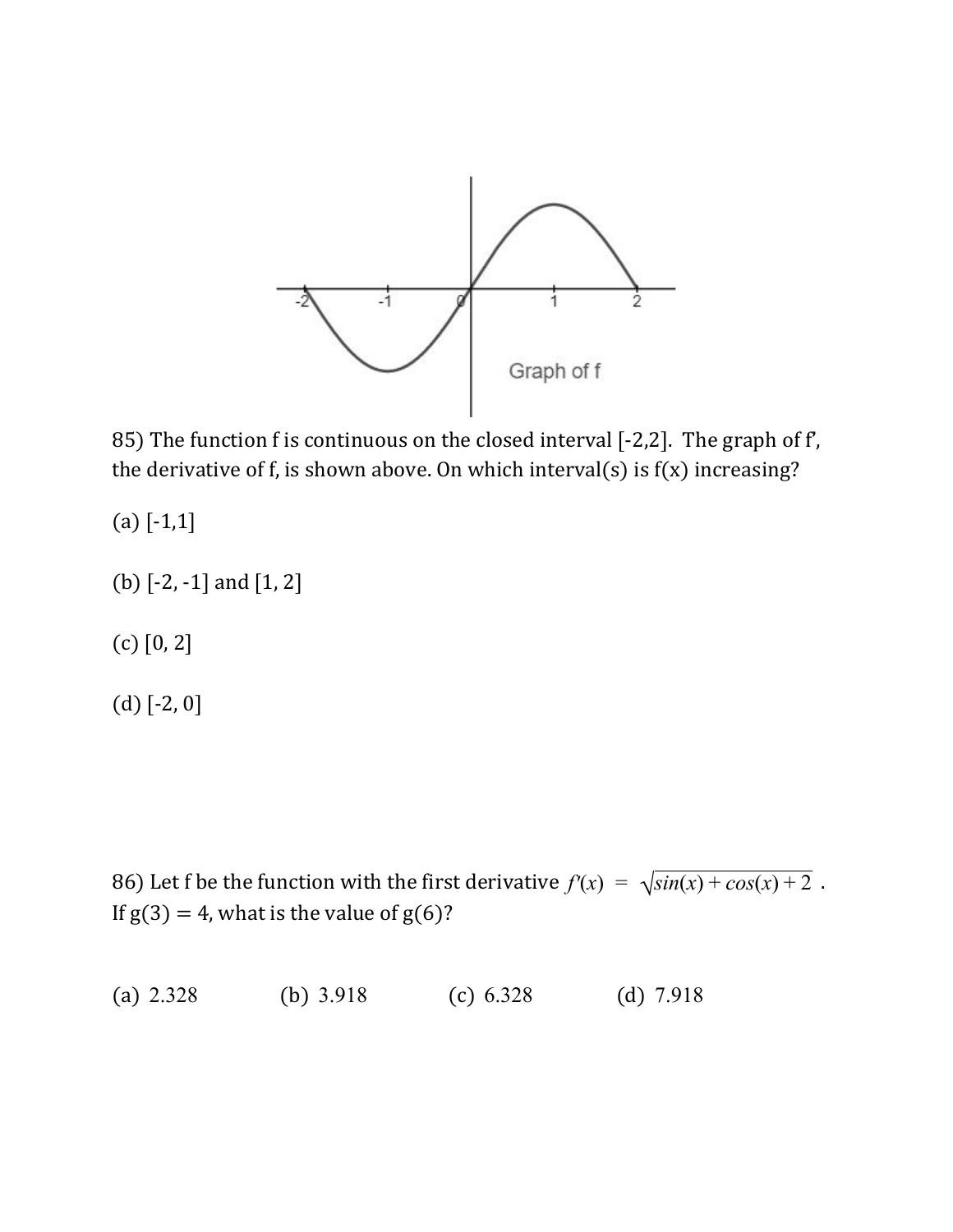87) The velocity of a particle for  $t \ge 0$  is given by  $v(t) = ln(t^3 + 1)$ . What is the acceleration of the particle at  $t = 4$ ?

(a) 0.738 (b) 3.436 (c) 4.174 (d) 8.232

88) The function f is differentiable and  $f(4) = 3$  and  $f'(4) = 2$ . What is the approximation of  $f(4.1)$  using the tangent line to the graph of f at  $x = 4$ ?

(a) 2.6 (b) 2.8 (c) 3.2 (d) 3.4

89) Patrick is climbing stairs and the rate of stair climbing is given by the differentiable function  $s$ , where  $s(t)$  is measured in stairs per second and t is measured in seconds. Which of the following expressions gives Patrick's average rate of stairs climbed from  $t = 0$  to  $t = 20$  seconds?

(a) 
$$
\int_{0}^{20} s(t)dt
$$
  
\n(b)  $\frac{1}{20} \int_{0}^{20} s(t)dt$   
\n(c)  $\int_{0}^{20} s'(t)dt$   
\n(d)  $\frac{1}{20} \int_{0}^{20} s'(t)dt$ 

 $20$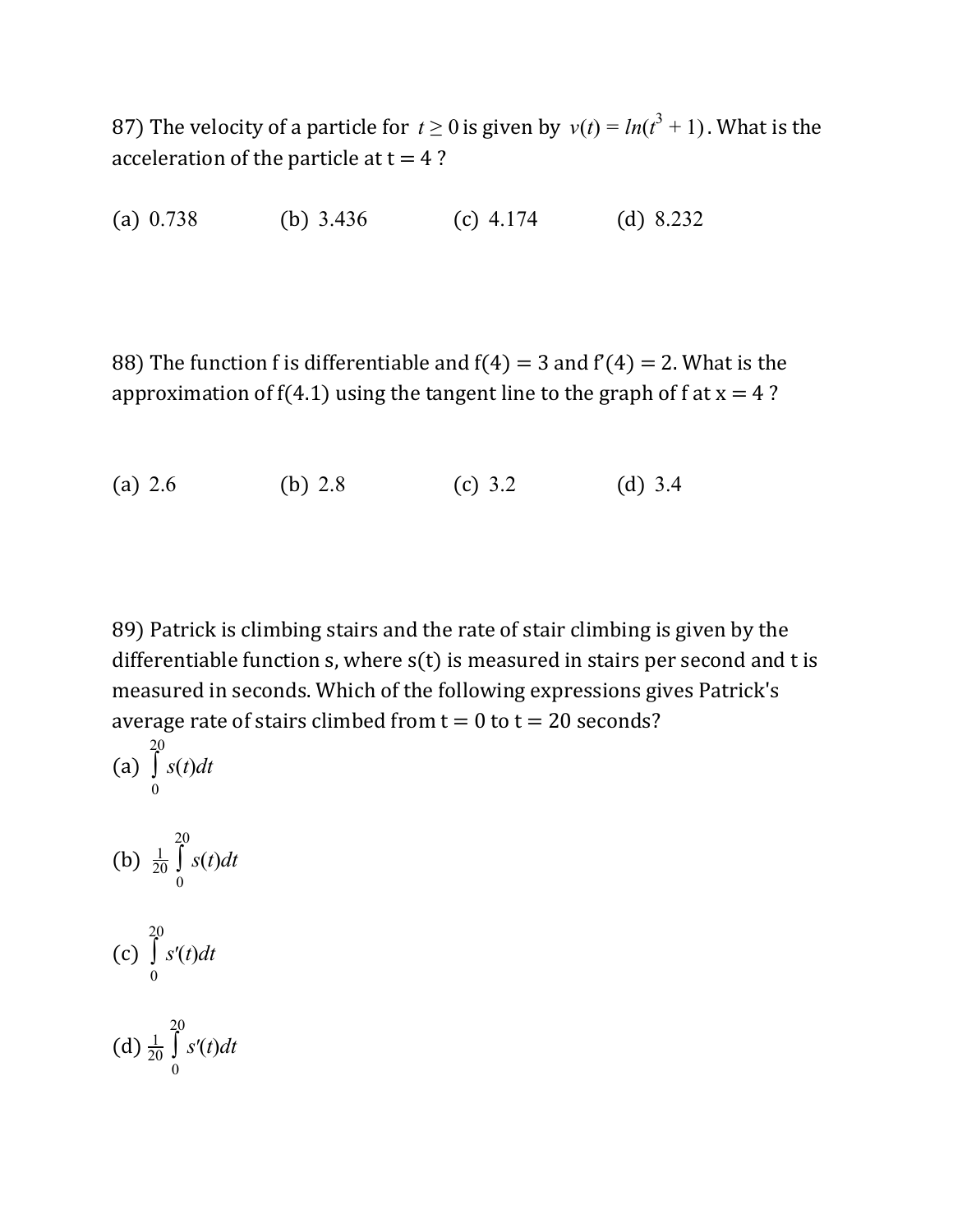

90) The graph of f is shown above. Which of the following statements is false?

 $f(1) = \lim f(x)$  $\lim_{x\to 1^-} f$ 

(b)  $f(3) = \lim f(x)$ *x*→3 *f*

- (c)  $f(x)$  has a jump discontinuity at  $x = 2$
- (d) f(x) has a removable discontinuity at  $x = 4$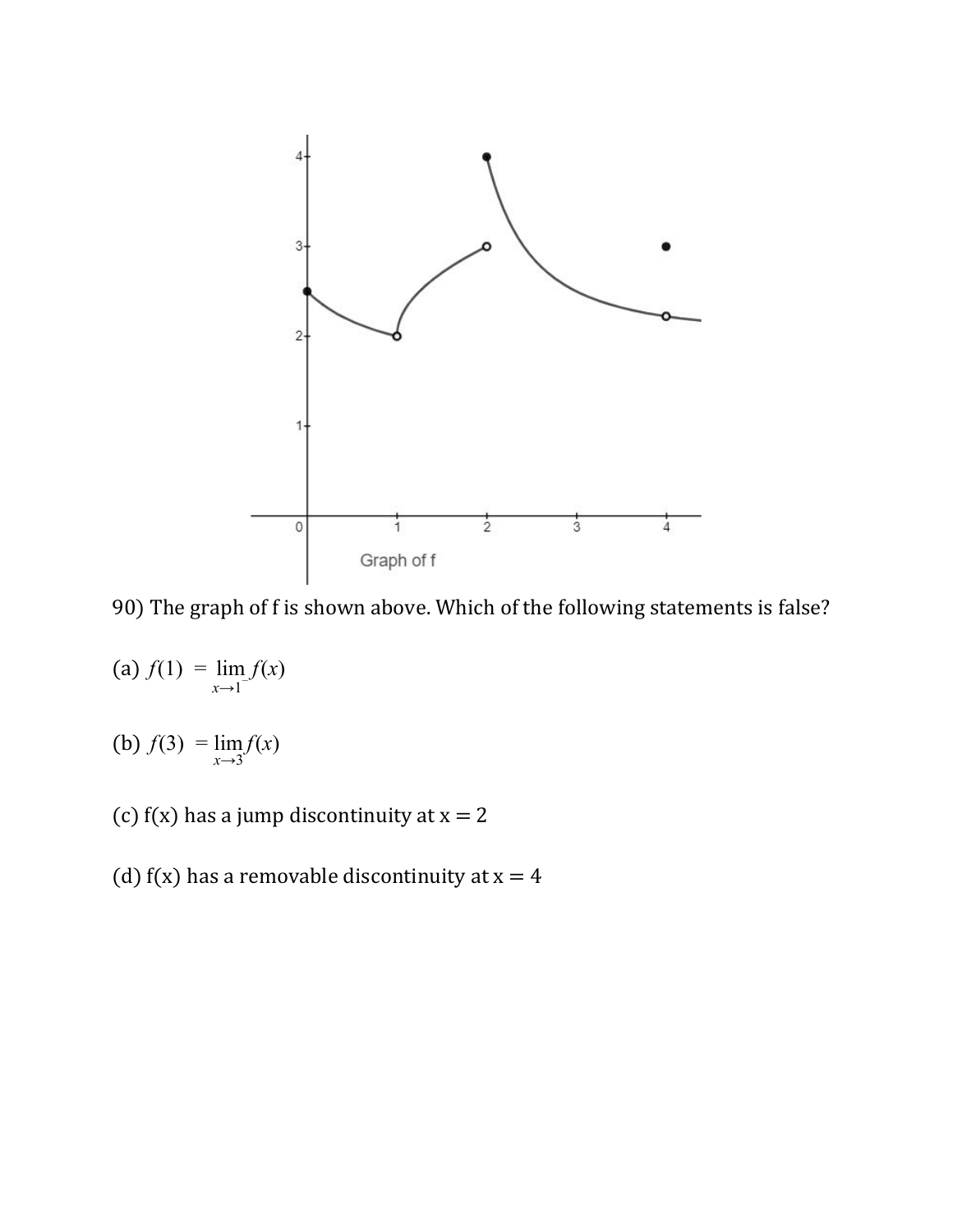#### Free Response Question with Calculator

1) A water bottle has a height of 18 centimeters and has circular cross sections. The radius, in centimeters, of a circular cross section of the bottle at height h centimeters is given by the piecewise function:

$$
R(h) = \begin{cases} 3 & 0 \le h < 12 \\ 3 - \frac{1}{13} (h - 12)^2 & 12 \le h \le 18 \end{cases}
$$

(a) Is  $R(h)$  continuous at  $h = 12$ ? Justify your response.

(b) Find the average value of the radius from  $h = 12$  to  $h = 18$ .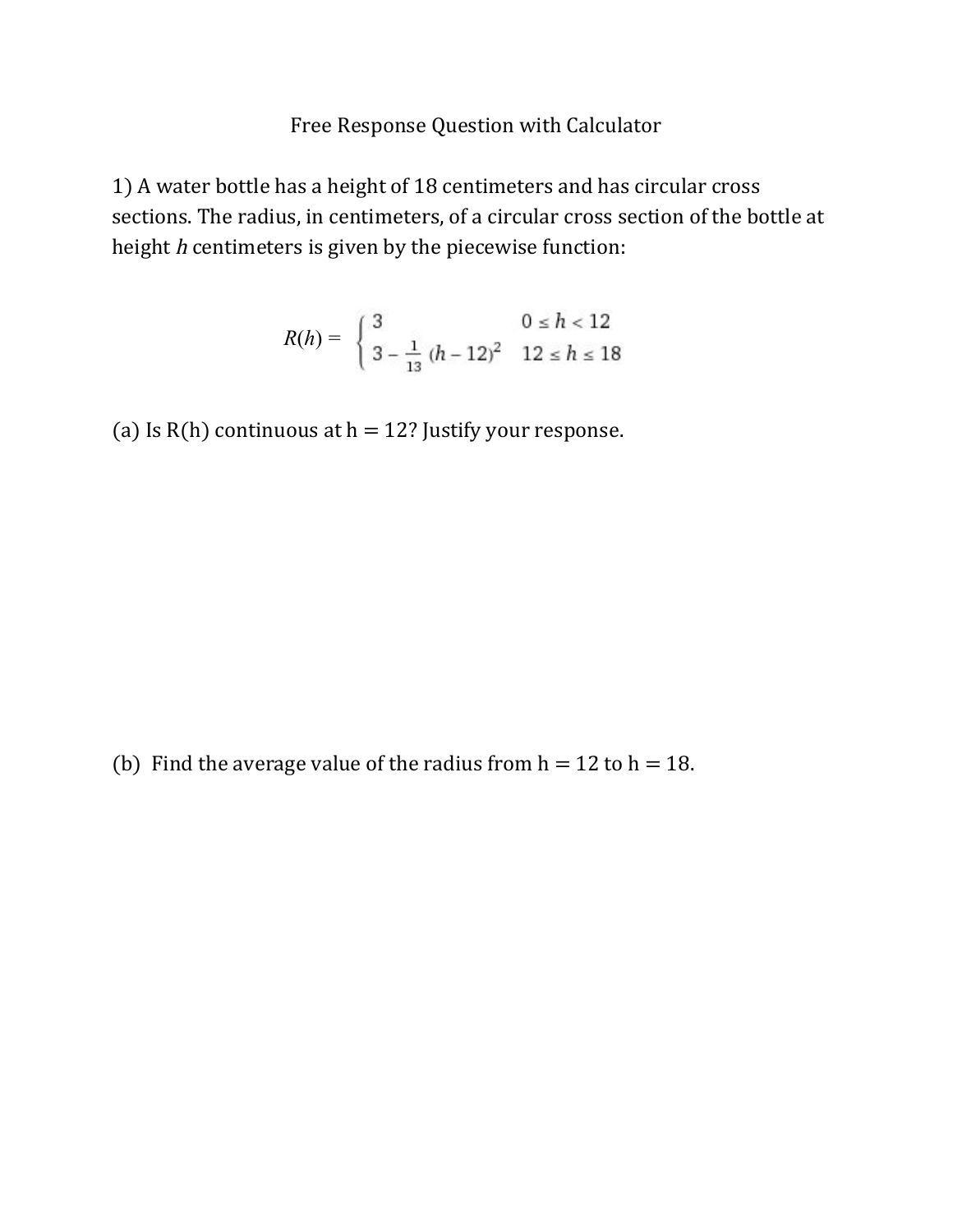(c) Find the volume of the water bottle. Include units.

(d) The water bottle is being filled up at a hydration station. At the instant when the height of the liquid is  $h = 14$  centimeters, the height is increasing at a rate of  $\frac{3}{4}$  centimeters per second. At this instant, what is the rate of change of the radius of the cross section of the liquid with respect to time?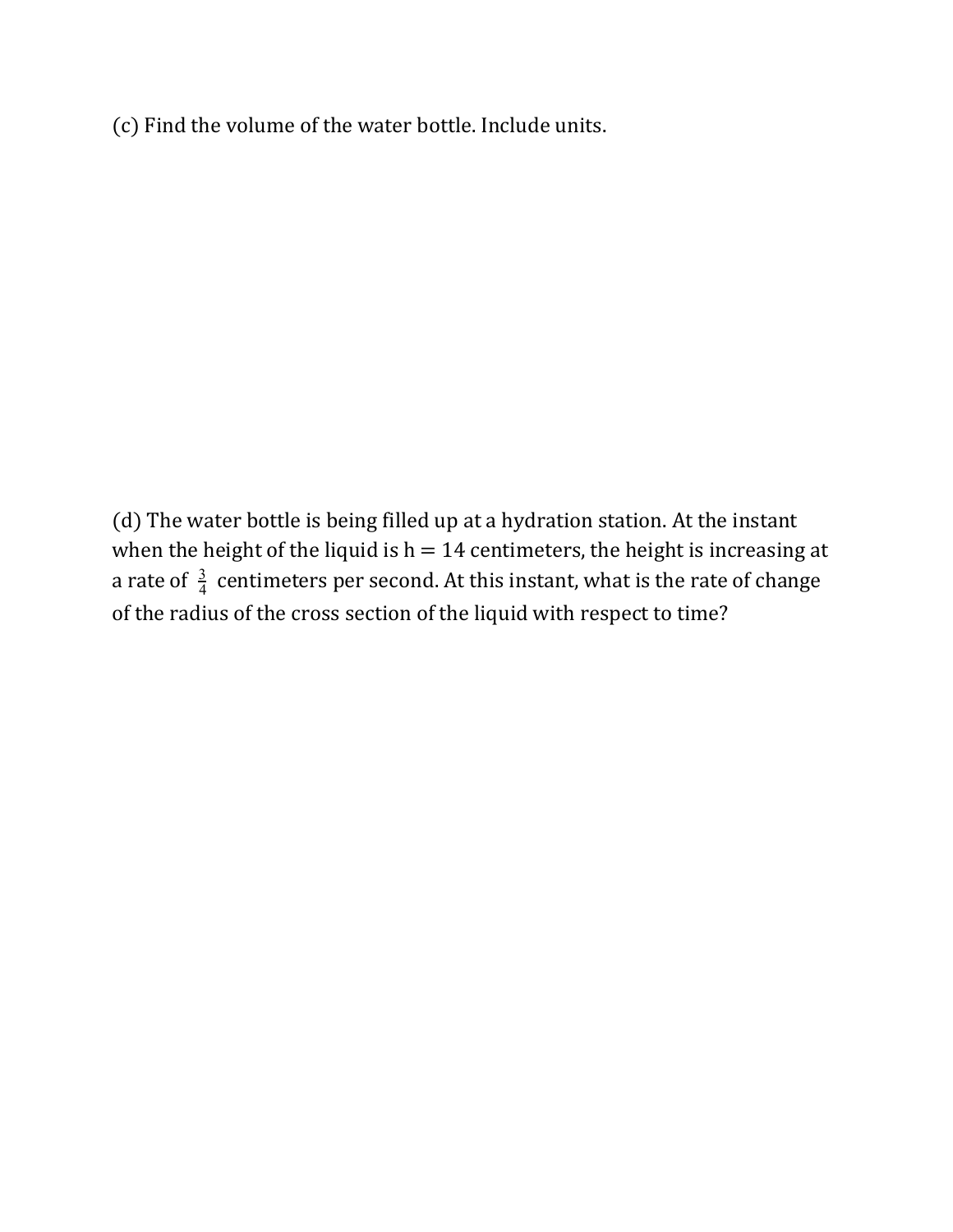2) Coal is burning in a furnace, thus exhausting the resource. The rate at which coal is burning, measured in pounds per hour, is given by  $B(t) = 4\sin(\frac{t}{2})$ . At  $\overline{2}$  $t = 2$  hours, a worker starts supplying additional coal into the furnace. The rate at which coal is being added, measured in pounds per hour, is given by  $S(t) = 12 + 10 sin(\frac{4\pi t}{25})$ . The worker stops adding coal at t = 6 hours. At t = 0 4π*t* there are 500 pounds of coal in the furnace.

(a) Find the total amount of coal added by the worker. Include units.

(b) Is the amount of coal in the furnace increasing or decreasing at  $t = 5$ hours? Explain.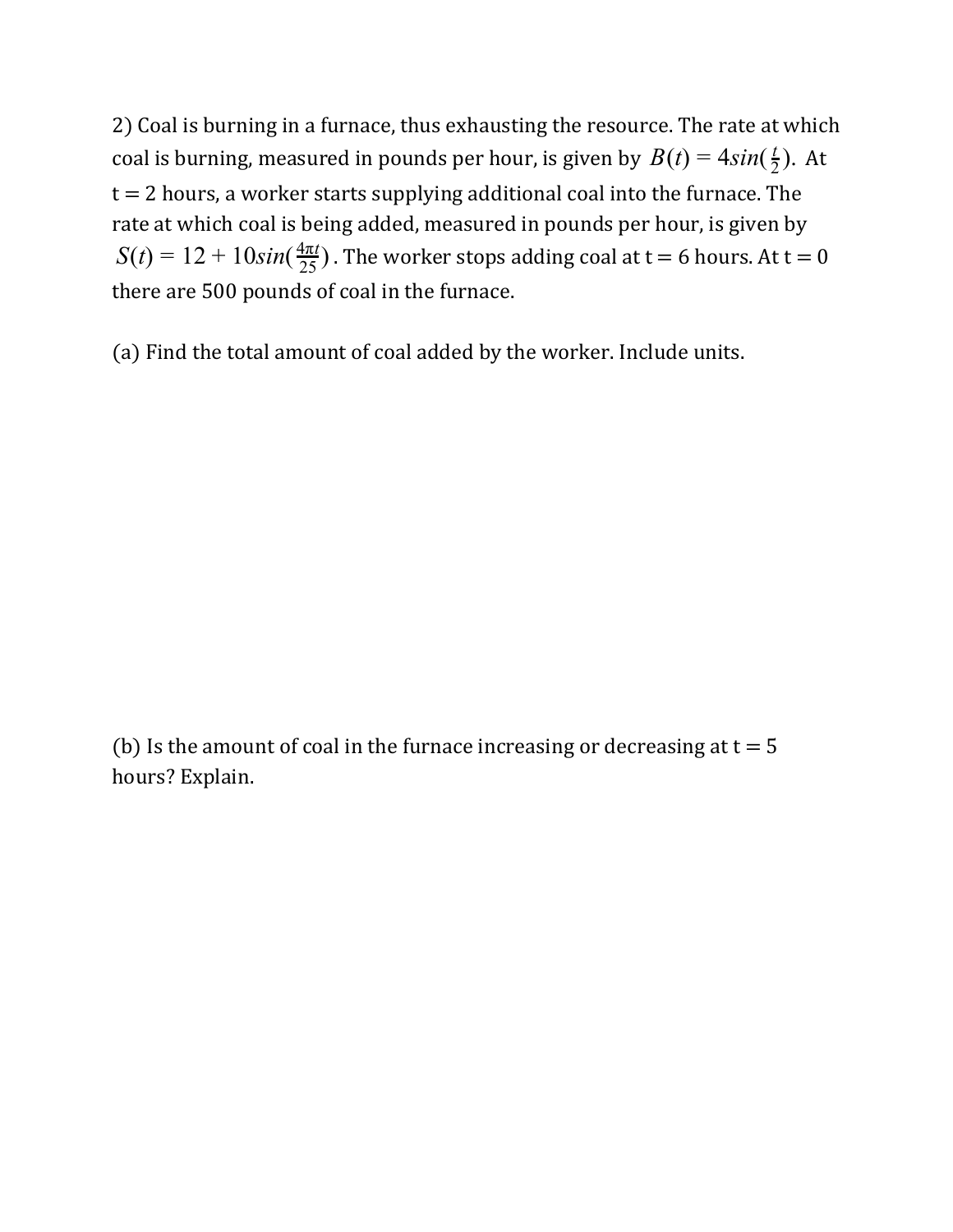(c) Find S'(4). Explain, with units, the meaning of this in the context of the problem.

(d) Find the amount of coal, in pounds, in the furnace at  $t = 6$  hours.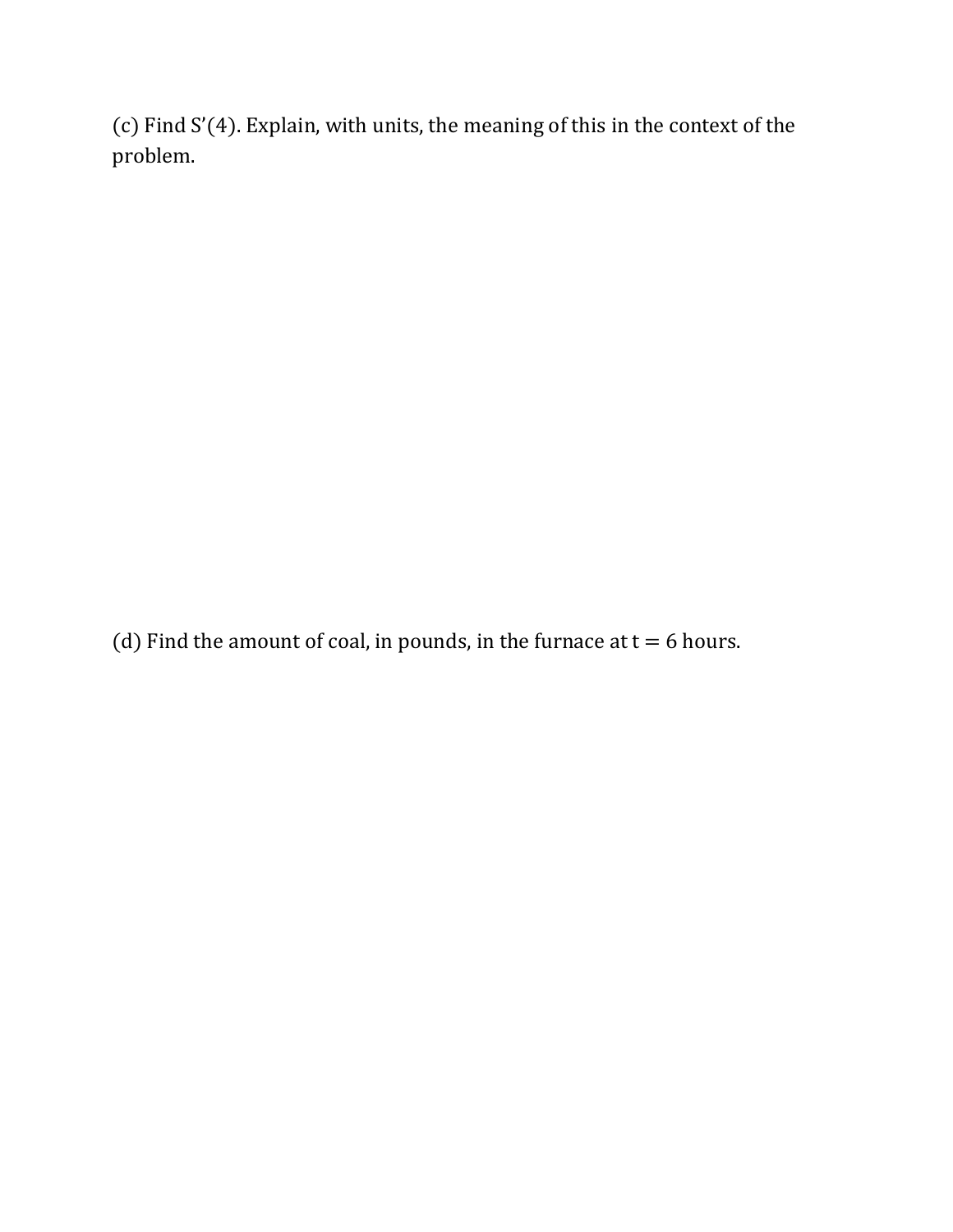

The figure above represents the function f' the derivative of f over the interval [-4, 6] and satisfies  $f(4) = 2$ . The graph of f' consists of three line segments and a semi-circle.

(a) Find the value of f(-4).

(b) On what interval(s) is f decreasing and concave up? Justify your answer.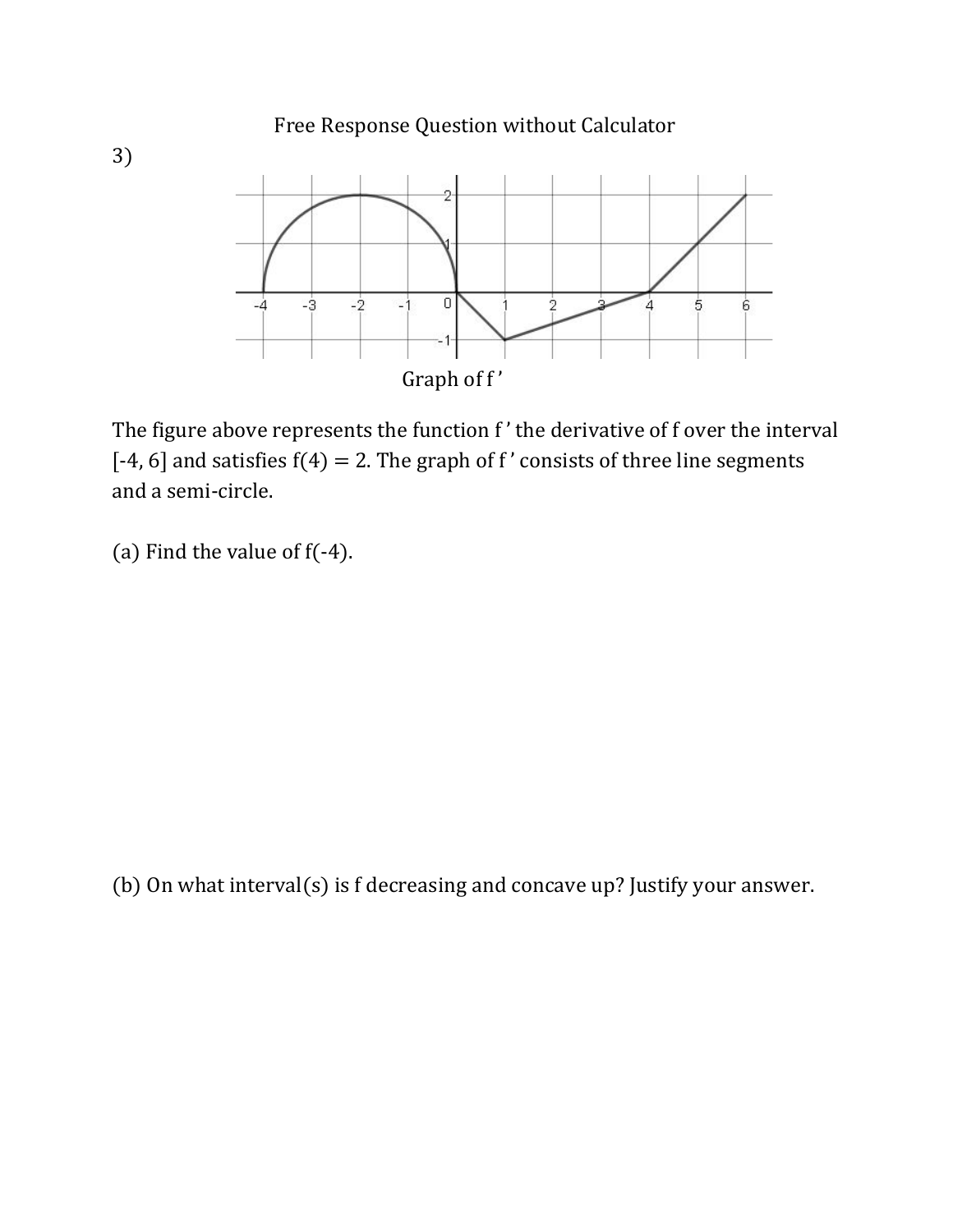(c) State all x-values where  $f(x)$  has a horizontal tangent on the open interval (-4, 6). Explain whether f has a relative minimum, relative maximum, or neither at each of those x-values.

(d) Evaluate  $\int f''(2x)dx$ 3 2 *f*′′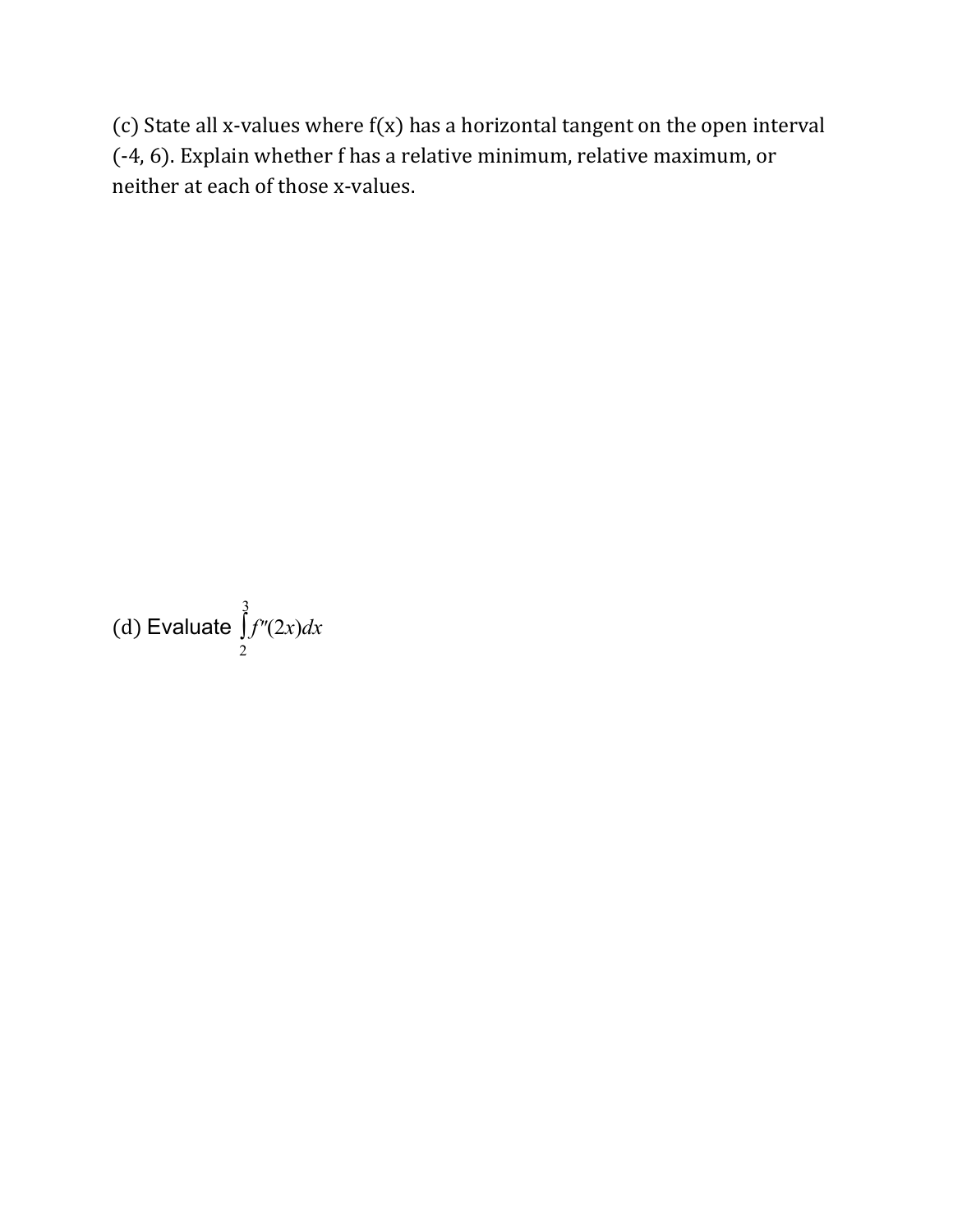4) Consider the differential equation, the derivative of  $f(x)$ ,  $\frac{dy}{dx} = \frac{2y^2}{x-1}$  and where  $f(2) = 1$ where  $f(2) = 1$ .

(a) On the axes below, sketch a slope field for the given differential equation at the six points indicated.



(b) Find an expression for  $f(x)$  given that  $f(2) = 1$ .

(c) Find 
$$
\frac{d^2y}{dx^2}
$$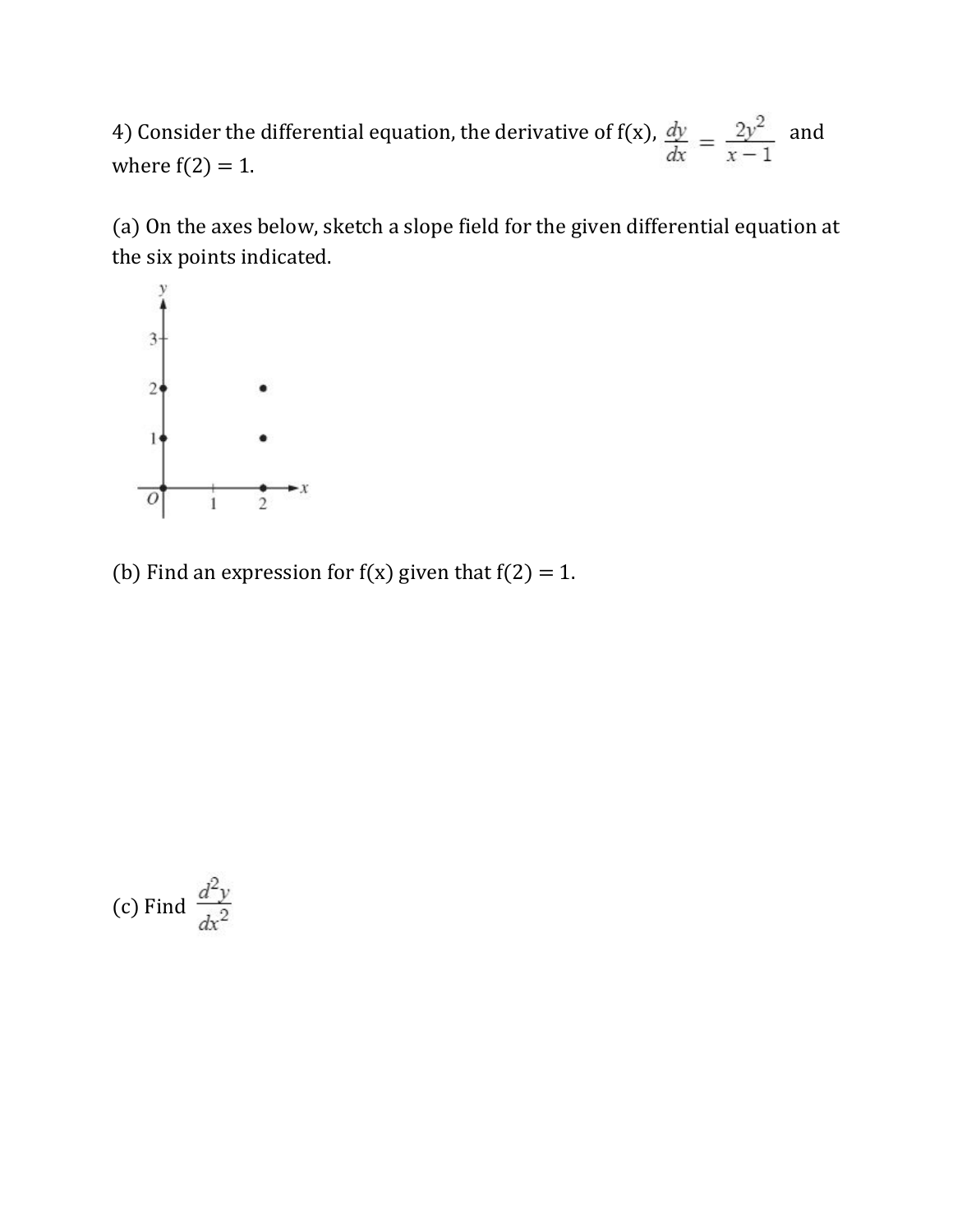| f(x) | AC |  | _ |
|------|----|--|---|

5) Let  $g(x)$  be a twice-differentiable function defined by a differentiable function f, such that  $g(x) = 2x + \int f(t) dt$  . Selected values of f(x) are given in *x* 2 1 *f* the table above.

(a) Use a Left Riemann sum using the subintervals indicated by the table to approximate g(3).

(b) Find  $g'(x)$  and evaluate  $g'(3)$ .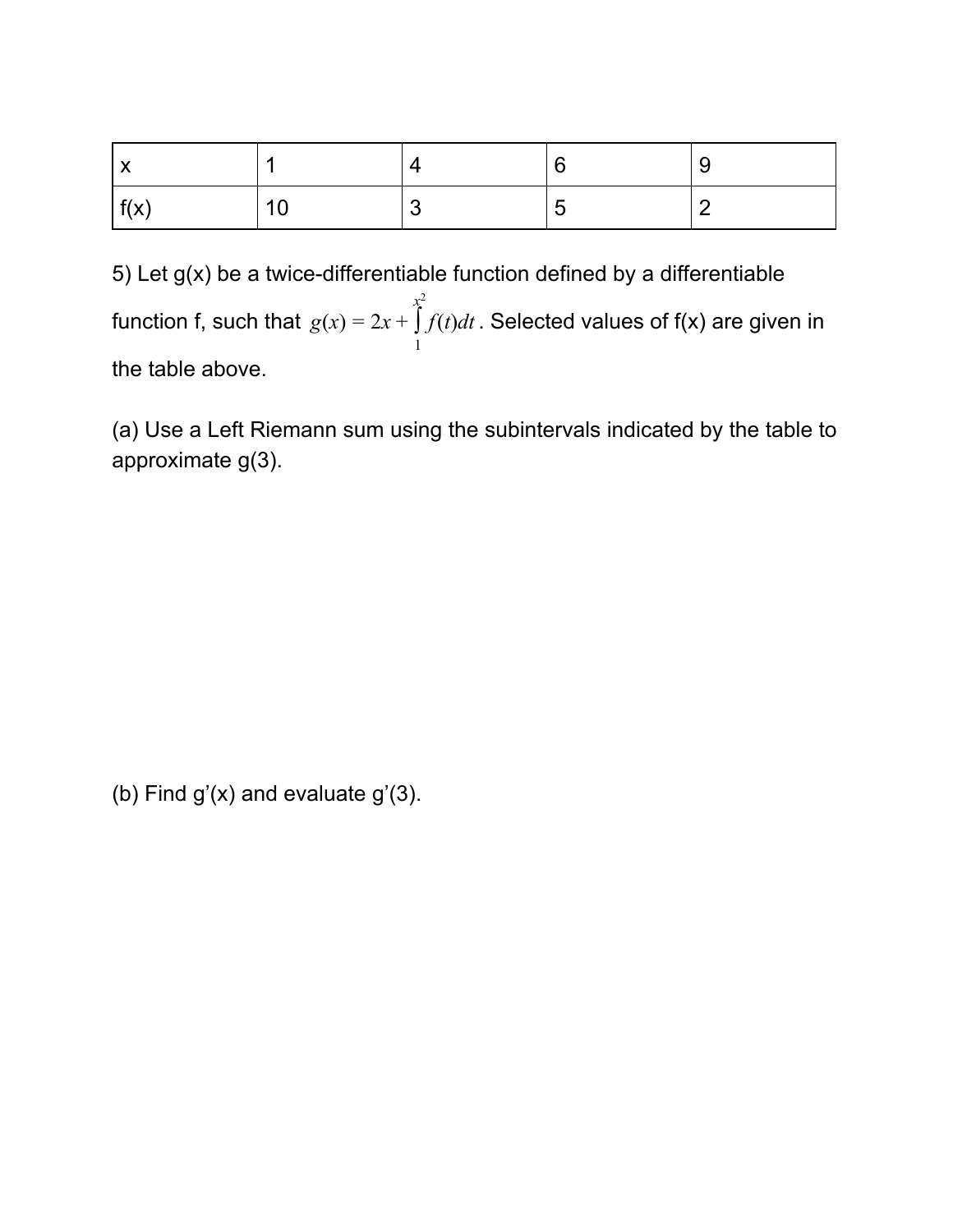(c) Using the data in the table, estimate  $f'(3)$ .

(d) Explain why there must be a value of f, on  $1 < x < 9$  such that  $f(c) = 4$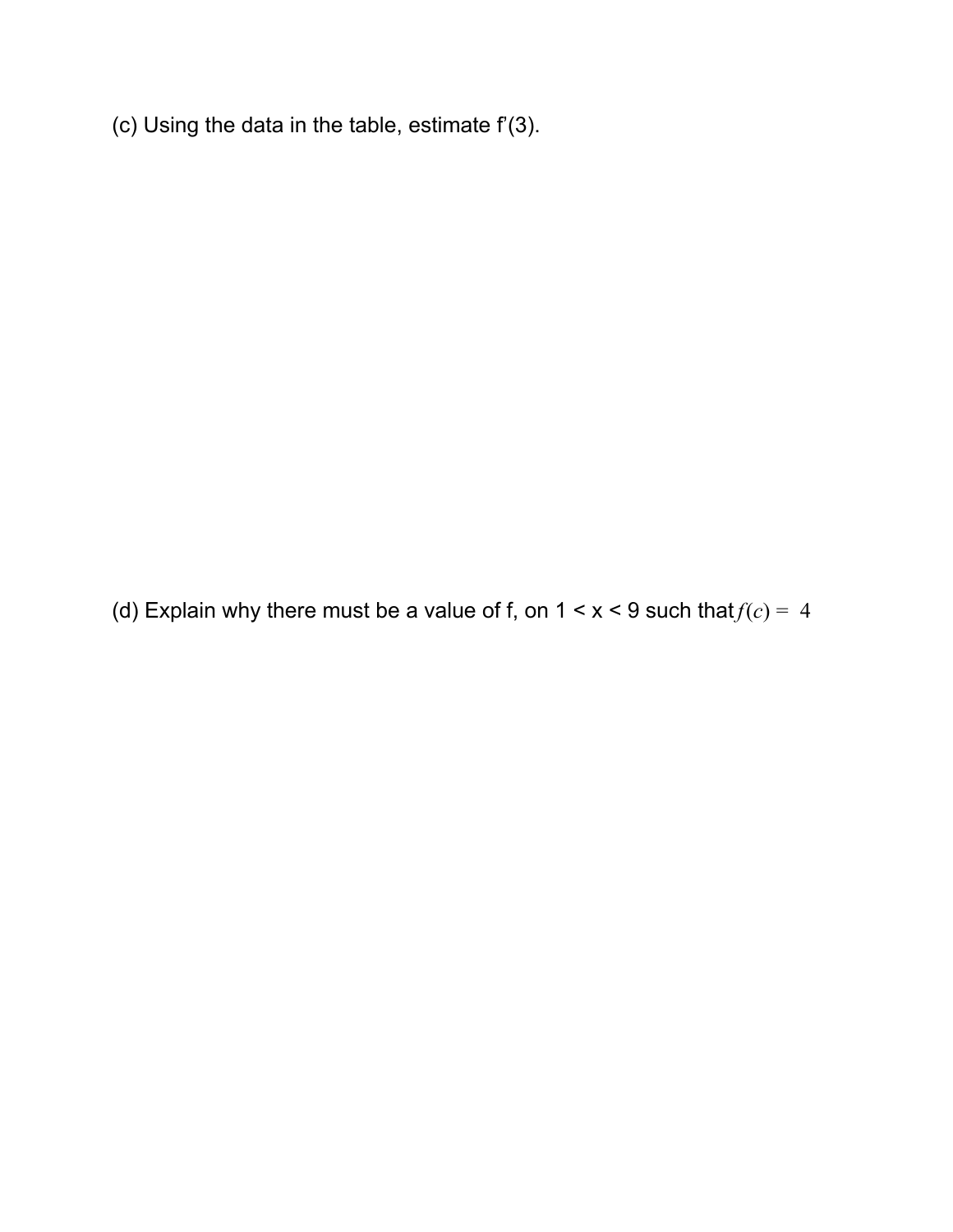

Let f be a continuous function defined on the interval [-1, 3], and whose graph is given above. Let g be a differentiable function with derivative g'. The table

(a) Let h be the function defined by  $h(x) = f(x) \cdot g(x)$ . Find  $h'(0)$ 

above gives the value of  $g(x)$  and  $g'(x)$  at selected x-values.

(b) Let k be the function defined by  $k(x) = g(f(x))$ . Find the slope of the line tangent to  $k(x)$  at  $x = \frac{5}{2}$ .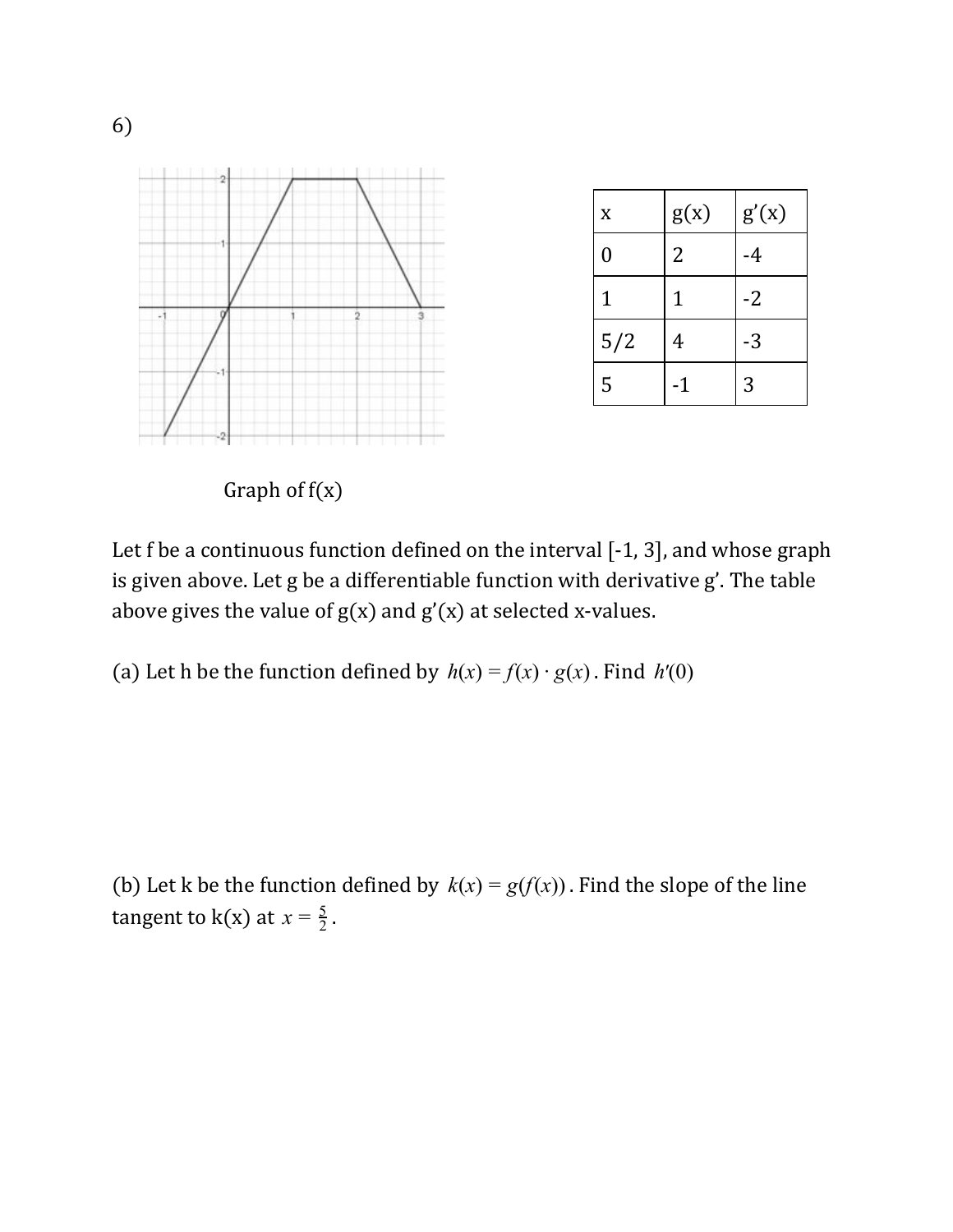(c) Let 
$$
m(x) = \int_{1}^{x} g'(t)dt
$$
. Find m(5) and m'(5)

(d) Evaluate lim  $f(2x)$ <br> $f(2x)$ *g*(*x*)−2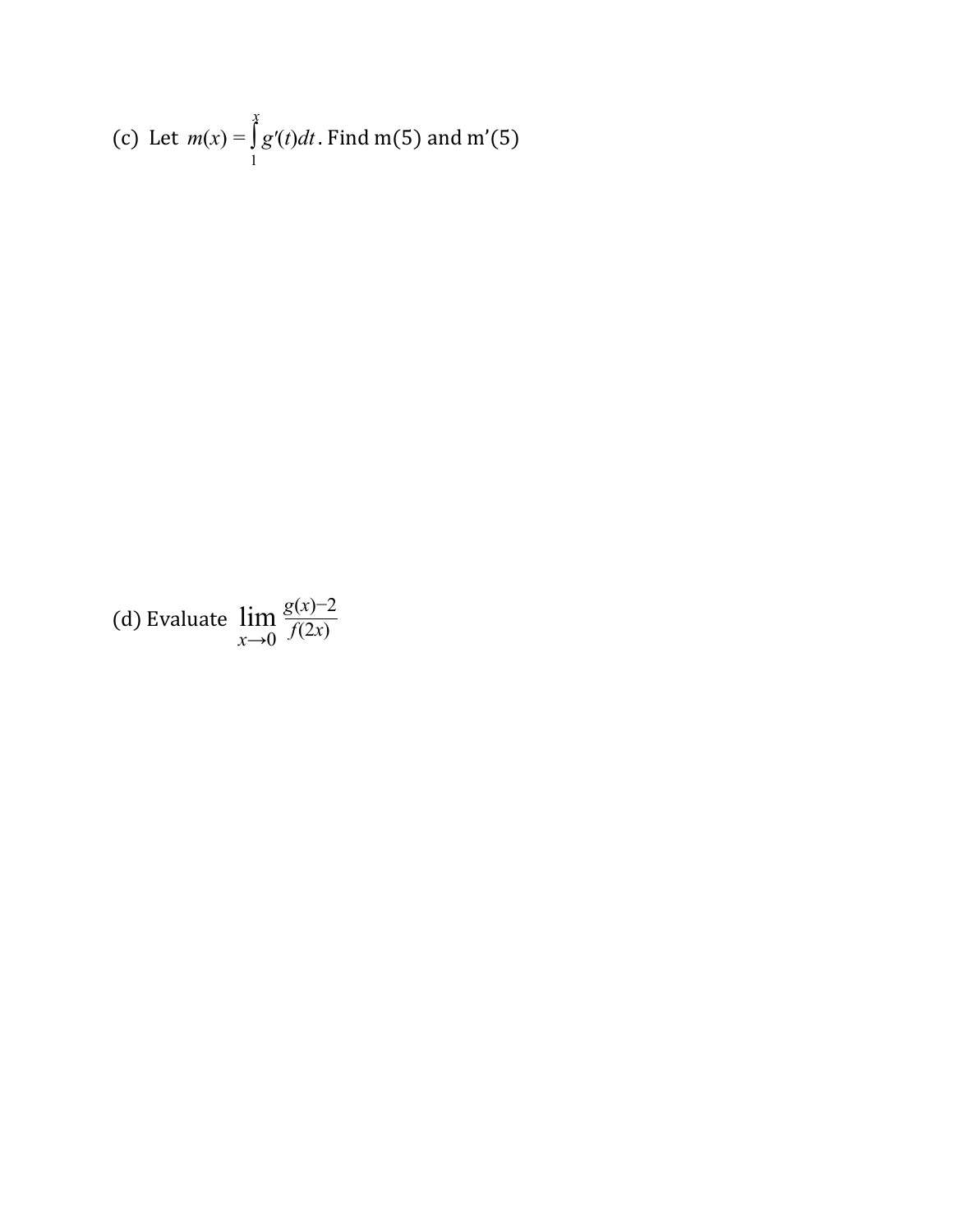## Multiple Choice Answers

| $1)$ A  | 24) C |
|---------|-------|
| $2)$ C  | 25) A |
| $3)$ B  | 26) D |
| 4) B    | 27) D |
| $5)$ A  | 28) B |
| 6) B    | 29) A |
| $7)$ C  | 30) B |
| 8) D    |       |
| 9) D    | 76) C |
| $10)$ C | 77) B |
| 11) B   | 78) D |
| 12) B   | 79) C |
| 13) B   | 80) B |
| 14) C   | 81) D |
| $15)$ C | 82) D |
| 16) B   | 83) B |
| 17) D   | 84) A |
| 18) A   | 85) C |
| 19) B   | 86) D |
| 20) D   | 87) A |
| 21) A   | 88) C |
| 22) A   | 89) B |
| 23) D   | 90) A |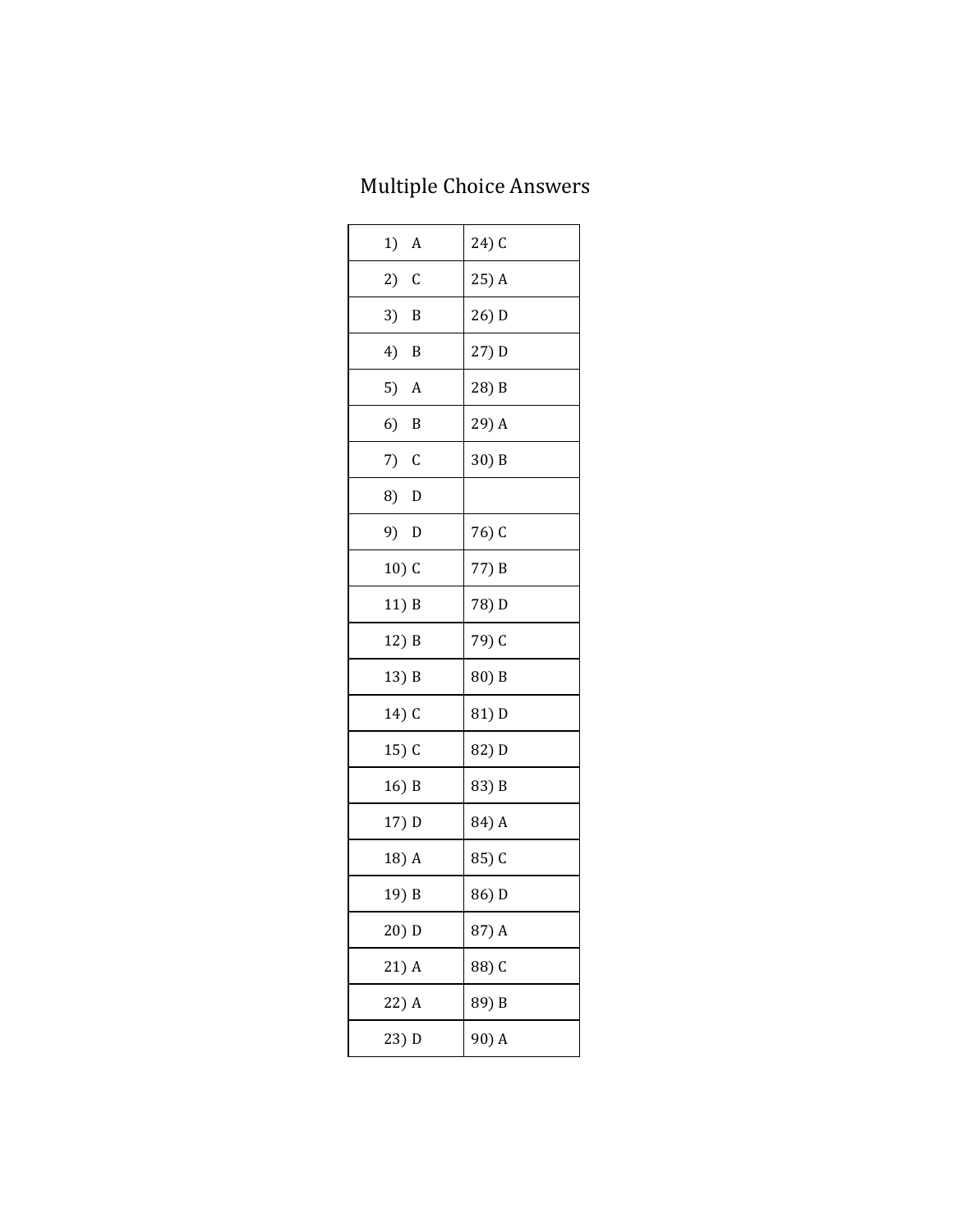#### Free Response Questions Solutions

1) A water bottle has a height of 18 centimeters and has circular cross sections. The radius, in centimeters, of a circular cross section of the bottle at height  $h$  centimeters is given by the piecewise function:

$$
R(h) = \begin{cases} 3 & 0 \le h < 12 \\ 3 - \frac{1}{13} (h - 12)^2 & 12 \le h \le 18 \end{cases}
$$

(a) Is  $R(h)$  continuous at  $h = 12$ ? Justify your response.

 $\lim R(h)$  $h \rightarrow 12^{-}$  $R(h) = 3$  lim  $R(h) = R(12)$  $\lim_{h \to 12^+} R(h) = R(12) = 3$ 

Since  $\lim_{h \to 12^{-}} R(h) = \lim_{h \to 12^{+}} R(h) = R(12) = 3$ , R(h) is continuous at h = 12.  $\lim_{h \to 12^+} R(h) = R(12) = 3,$ 

(b) Find the average value of the radius from  $h = 12$  to  $h = 18$ .

$$
\frac{1}{6} \int_{12}^{18} 3 - \frac{1}{13} (h - 12)^2 dh = 2.077
$$
 (or 2.076) centimeters

(c) Find the volume of the water bottle. Include units.

$$
\pi \int_{0}^{12} (3)^2 dh + \pi \int_{12}^{18} [3 - \frac{1}{13} (h - 12)^2]^2 dh = 433.451 \text{ cm}^3 \text{ (or } 433.450)
$$

(d) The water bottle is being filled up at a hydration station. At the instant when the height of the liquid is h = 14 centimeters, the height is increasing at a rate of  $\frac{3}{4}$  centimeters per second. At this instant, what is the rate of change of the radius of the cross section of the liquid with respect to time?

$$
R = 3 - \frac{1}{13} (h - 12)^2
$$
  
\n
$$
\frac{d}{dt} \left[ R = 3 - \frac{1}{13} (h - 12)^2 \right]
$$
  
\n
$$
\frac{dR}{dt} = -\frac{2}{13} (h - 12) * \frac{dh}{dt}
$$
  
\n
$$
\frac{dR}{dt} = -\frac{2}{13} (14 - 12) * \frac{3}{4}
$$
  
\n
$$
\frac{dR}{dt} = -0.231 \text{ or } -0.230 \text{ cm/sec}
$$

2) Coal is burning in a furnace, thus exhausting the resource. The rate at which coal is burning, measured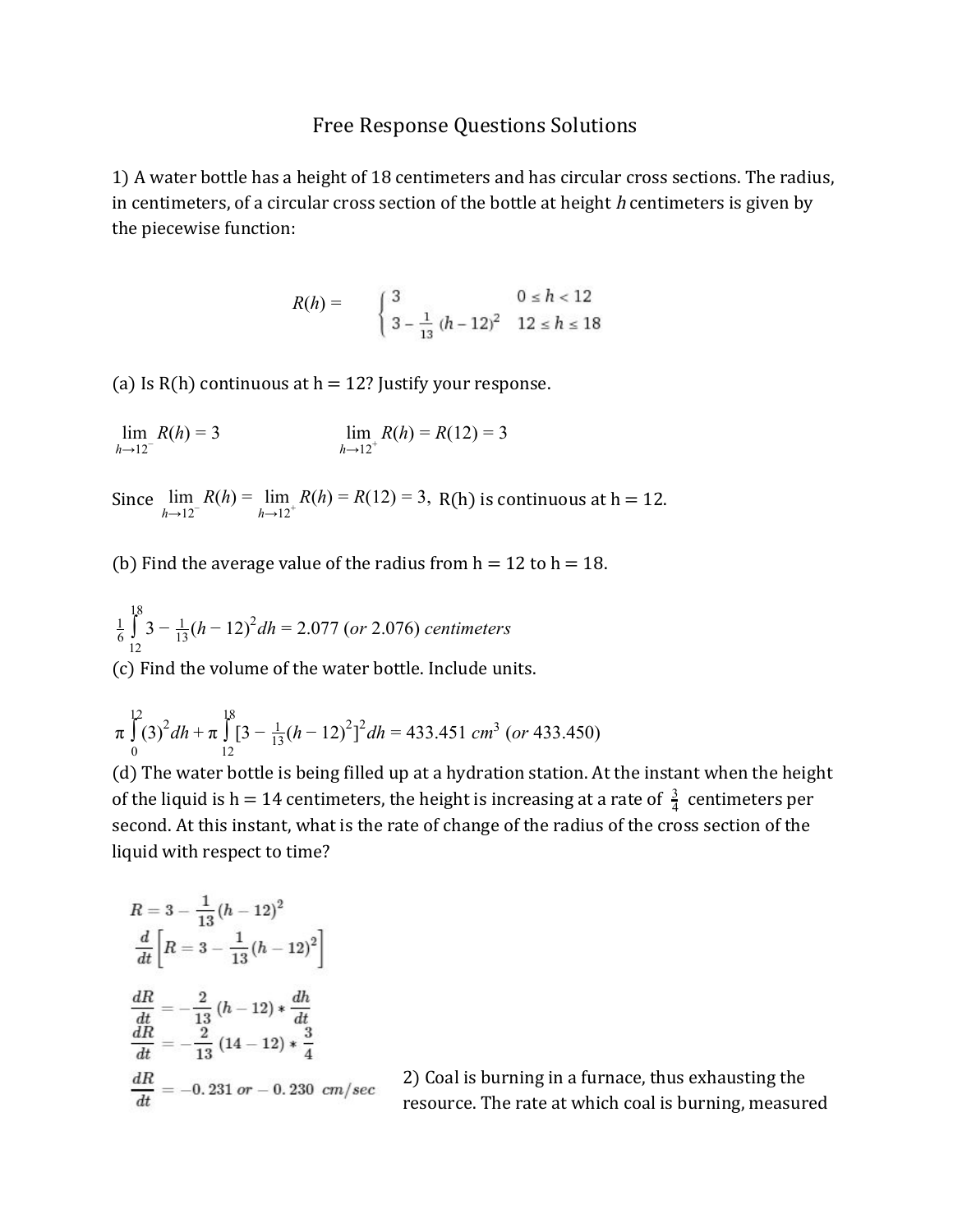in pounds per hour, is given by  $B(t) = 4sin(\frac{t}{2})$  . At t = 2 hours a worker starts supplying additional coal into the furnace. The rate at which coal is being added, measured in pounds per hour, is given by  $S(t) = 12 + 10 sin(\frac{4\pi t}{25})$ . The worker stops adding coal at t = 6 hours. At t  $= 0$  there are 500 pounds of coal in the furnace.

(a) Find the total amount of coal added by the worker. Include units.

(a) Coal added = 
$$
\int_{2}^{6} S(t) dt = 78.397
$$
 pounds

78.397 pounds of coal were added by the worker.

(b) Is the amount of coal in the furnace increasing or decreasing at  $t = 5$  hours? Explain.

(b) 
$$
S(5) = 17.878
$$
 or  $17.877 \frac{lbs}{hr}$   
 $B(5) = 2.394$  or  $2.393 \frac{lbs}{hr}$ 

 $S(5) > B(5)$  therefore, the amount of coal in the furnace is increasing at  $t = 5$  hours.

(c) Find S'(4). Explain, with units, the meaning of this in the context of the problem. (c)  $S'(4) = -2.140$   $lbs/hr^2$ 

S'(4) means the rate at which coal is being added to the furnace is decreasing at a rate of 2.140 lbs/hr<sup>2</sup>

(d) Find the amount of coal, in pounds, in the furnace at  $t = 6$  hours.

(d) Let 
$$
A(t) = 500 + \int_2^t S(x) dx - \int_0^t B(x) dx
$$
 for  $t \ge 2$   
 $A(6) = 500 + \int_2^6 S(t) dt - \int_0^6 B(t) dt$ 

 $= 562.477$  pounds

There are  $562.477$  pounds of coal in the furnace at  $t = 6$  hours.

Non-Calculator Free Response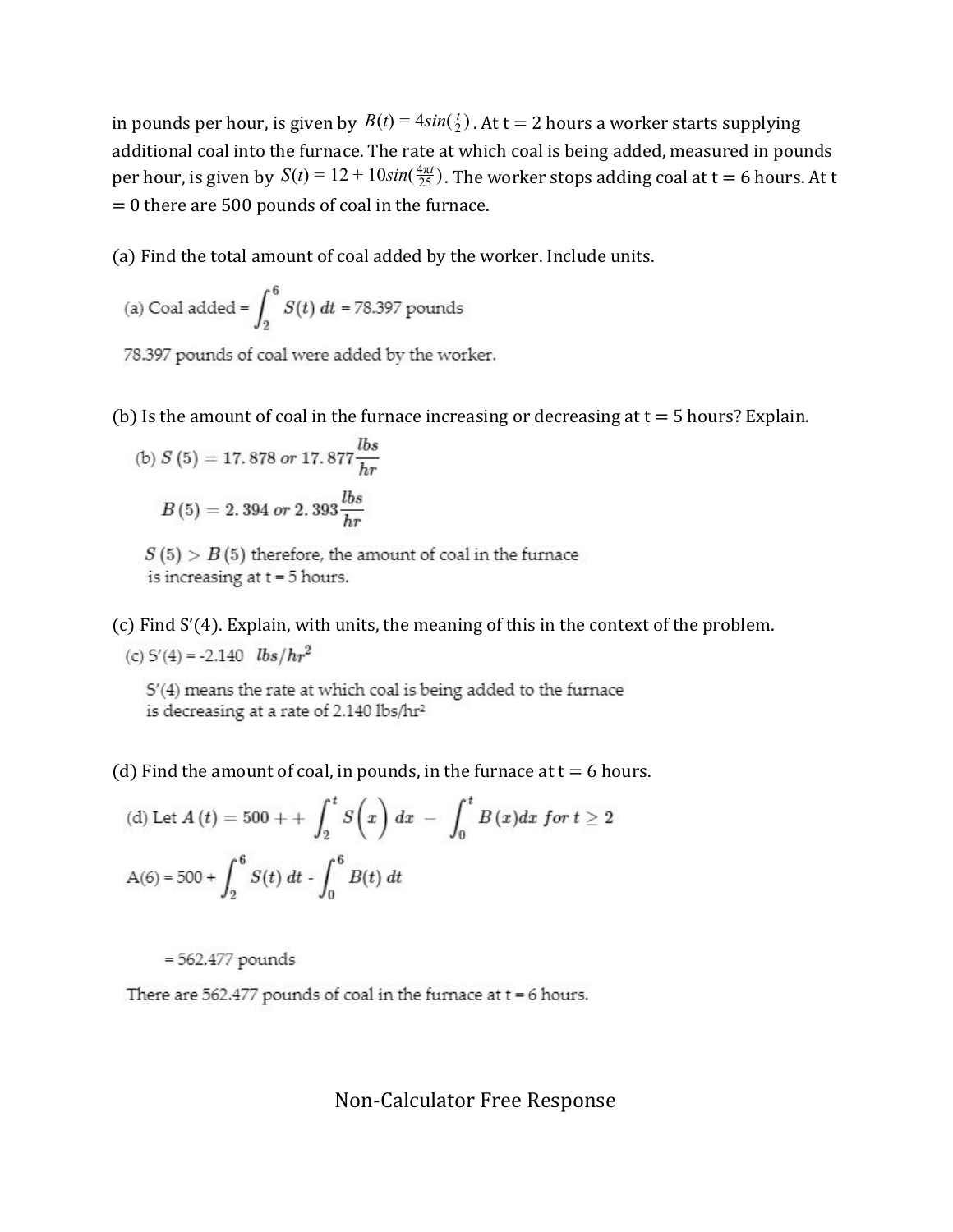

The figure above represents the function f' a continuous function, the derivative of f over the interval [-4, 6] and satisfies  $f(0) = 4$ . The graph of f' consists of three line segments and a semi-circle.

(a) Find the value of  $f(-4)$ .

$$
f(-4) = 4 + \int_0^{-4} f'(x) \ dx = 4 - 2\pi
$$

(b) On what interval(s) is f decreasing and concave up? Justify your answer.

(b)  $f(x)$  is decreasing and concave up on the interval (1,4) because  $f'(x)$  is negative and increasing.

(c) State all x-values where  $f(x)$  has a horizontal tangent on the open interval  $(-4, 6)$ . Explain whether f has a relative minimum, relative maximum, or neither at each of those x-values.

(c) At  $x = 0$  and  $x = 4$ ,  $f(x)$  has a horizontal tangent. At  $x = 0$ ,  $f(x)$  has a relative maximum because f' changes from positive to negative. At  $x = 4$ ,  $f(x)$  has a relative minimum because f' changes from negative to positive.

(d) Evaluate 
$$
\int_{2}^{3} f''(2x) dx
$$
  

$$
\int_{2}^{3} f''(2x) dx = \frac{1}{2} f'(2x)|_{2}^{3} = \frac{1}{2} f'(6) - \frac{1}{2} f'(4) = 1
$$

4) Consider the differential equation, the derivative of  $f(x)$ ,  $\frac{dy}{dx} = \frac{2y^2}{x-1}$  and where  $f(2) = 1$ . *x*−1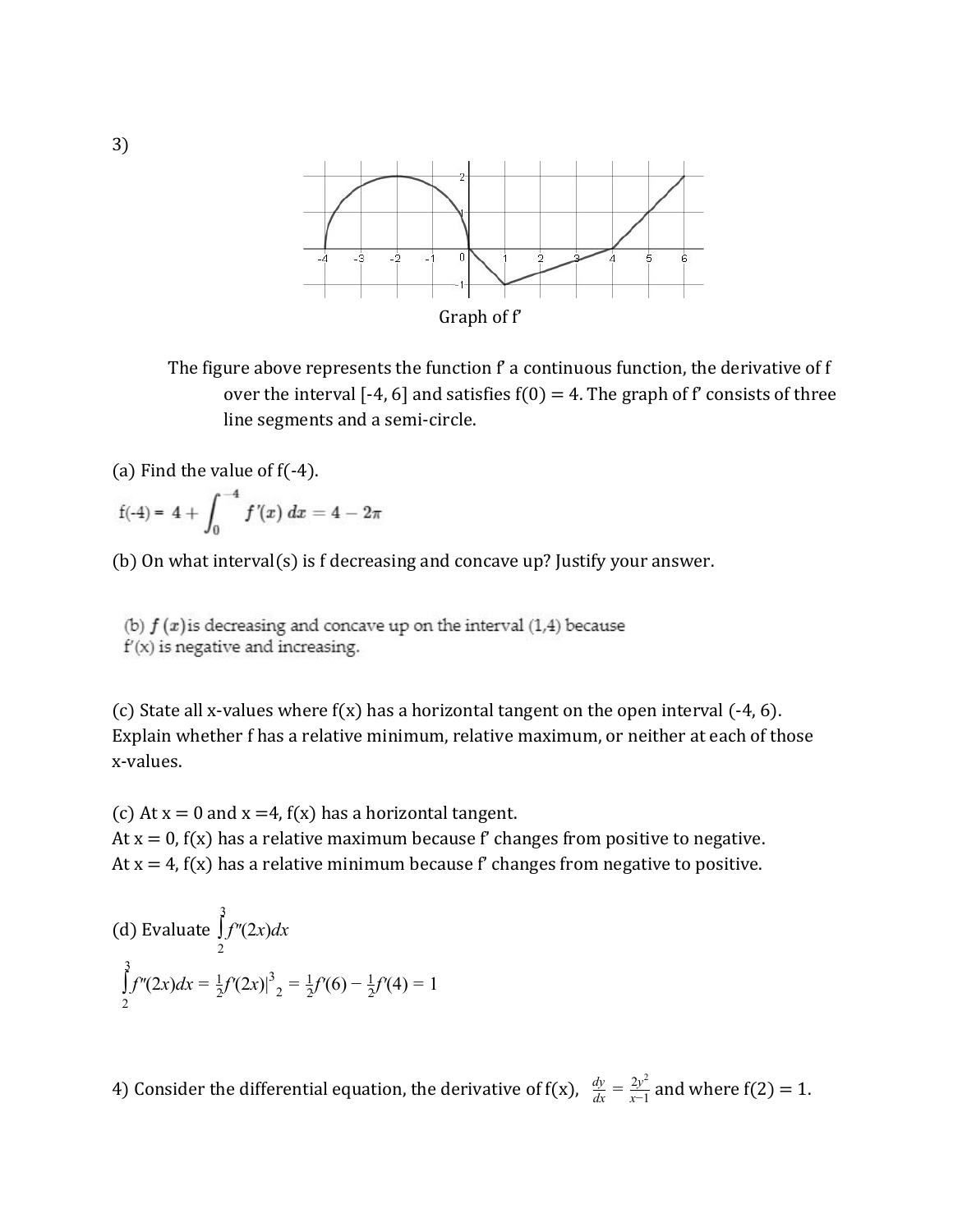(a) On the axes below, sketch a slope field for the given differential equation at the six points indicated.



(b) Find an expression for  $f(x)$  given that  $f(2) = 1$ .

$$
\frac{1}{2y^2}dy = \frac{1}{x-1}dx
$$

 $\int \frac{1}{2y^2} dy = \int \frac{1}{x-1} dx$  $\frac{1}{2y^2}dy = \int \frac{1}{x-1}$ *x*−1  $\frac{d^2y}{dx^2}$  $\frac{d^2y}{dx^2} = ln|x-1| + C$  (c) Find  $\frac{d^2y}{dx^2}$  $\frac{-1}{2(1)} = ln|2 - 1| + C$  $\frac{d^{2}y}{dx^{2}}=\frac{\left[\left(x-1\right)\left(4y*\frac{dy}{dx}\right)-\left(2y^{2}\right)\left(1\right)\right]}{\left(x-1\right)^{2}}$  $C = -\frac{1}{2}$  $\frac{d^{2}y}{dx^{2}}=\frac{\left[ \left( x-1\right) \left( 4y*\left( \frac{2y^{2}}{x-1}\right) -\left( 2y^{2}\right) \left( 1\right) \right] }{\left( x-1\right) ^{2}}%$  $\frac{-1}{2y} = ln(x-1) - \frac{1}{2}$  $\frac{d^2y}{dx^2} = \frac{8y^3 - 2y^2}{(x-1)^2}$  $y = \frac{-1}{2ln(r-1)}$ 2*ln*(*x*−1)−1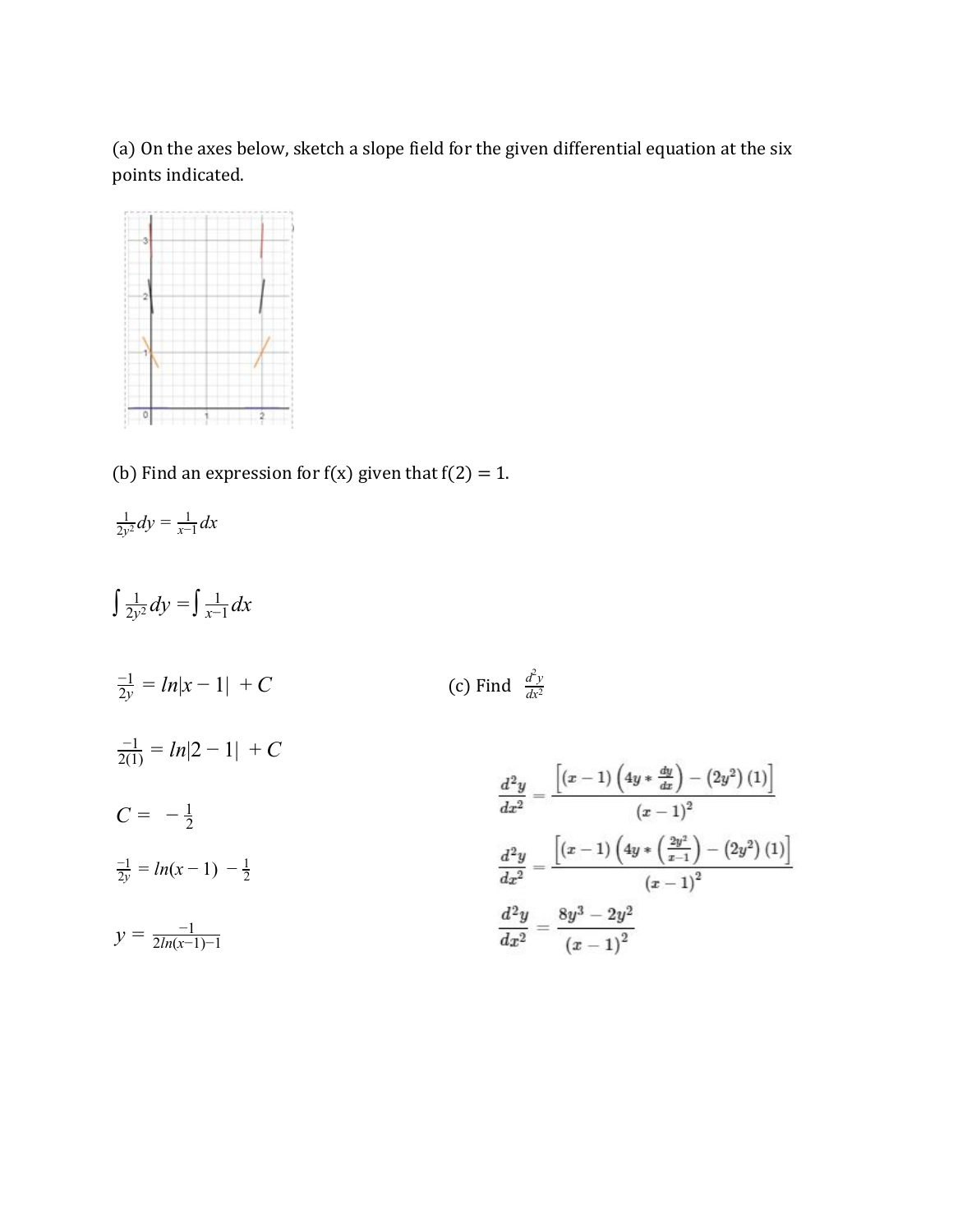| f(x) | $\overline{10}$ |  |  |
|------|-----------------|--|--|

5) Let g(x) be a twice-differentiable function defined by a differentiable function f, such that  $g(x) = 2x + \int f(t)dt$ . Selected values of f(x) are given in the table above. *x* 2 1 *f*

(a) Use a Left Riemann sum using the subintervals indicated by the table to approximate g(3).

$$
g(3) = 2(3) + \int_{1}^{9} f(x)dx
$$
  
 
$$
g(3) \approx 2(3) + (3)(10) + (2)(8) + (1)(5)
$$

 $g(3) \approx 57$ 

(b) Find g'(3).  
 
$$
g'(x) = 2 + 2x \cdot f(x^2)
$$

 $g'(3) = 2 + 2(3)f(9)$  $g'(3) = 14$ 

(c) Using the data in the table, estimate  $f(3)$ .

$$
f'(3) \approx \frac{f(4) - f(1)}{4 - 1} = \frac{8 - 10}{3} = \frac{-2}{3}
$$

(d) Explain why there must be a value of c, on  $1 \le x \le 7$  such that  $f(c) = 4$ 

Since g(x) is twice-differentiable, g'(x) is continuous therefore IVT applies. There must be a value of c, on  $1 < x < 7$ , such that  $g'(c) = f(c) = 4$  because  $f(4) > 4 > f(6)$ .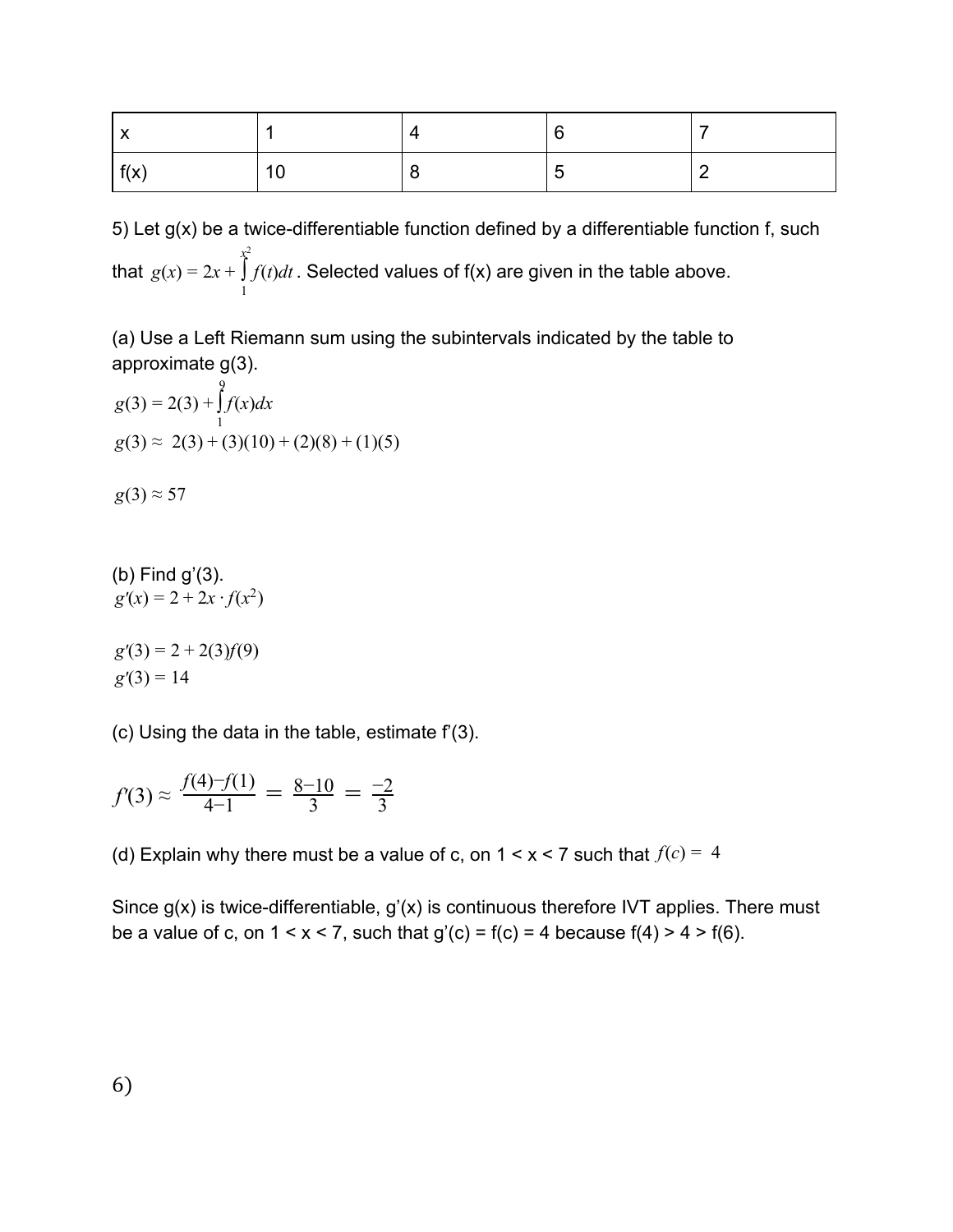

| X                | g(x) | g'(x) |
|------------------|------|-------|
| $\boldsymbol{0}$ | 2    | -4    |
| 1                | 1    | $-2$  |
| 5/2              | 4    | $-3$  |
| 5                | -1   | 3     |

Graph of  $f(x)$ 

Let f be a continuous function defined on the interval [-1, 3], and whose graph is given above. Let g be a differentiable function with derivative g'. The table above gives the value of  $g(x)$  and  $g'(x)$  at selected x-values.

(a) Let h be the function defined by  $h(x) = f(x) * g(x)$ . Find  $h'(0)$  $h'(x) = f'(x) * g(x) + f(x) * g'(x)$  $h'(0) = f'(0) * g(0) + f(0) * g'(0)$  $h'(0) = (2) * (2) + 0 * (-4)$  $h'(0) = 4$ 

(b) Let k be the function defined by  $k(x) = g(f(x))$ . Find the slope of the line tangent to  $k(x)$ at  $x = \frac{5}{2}$ .

$$
k'(x) = g'(f(x)) * f'(x)
$$
  
\n
$$
k'\left(\frac{5}{2}\right) = g'\left(f\left(\frac{5}{2}\right)\right) * f'\left(\frac{5}{2}\right)
$$
  
\n
$$
k'\left(\frac{5}{2}\right) = (-3) * (-2) = 6
$$

(c) Let 
$$
m(x) = \int_{1}^{x} g'(t)dt
$$
. Find m(5) and m'(5)